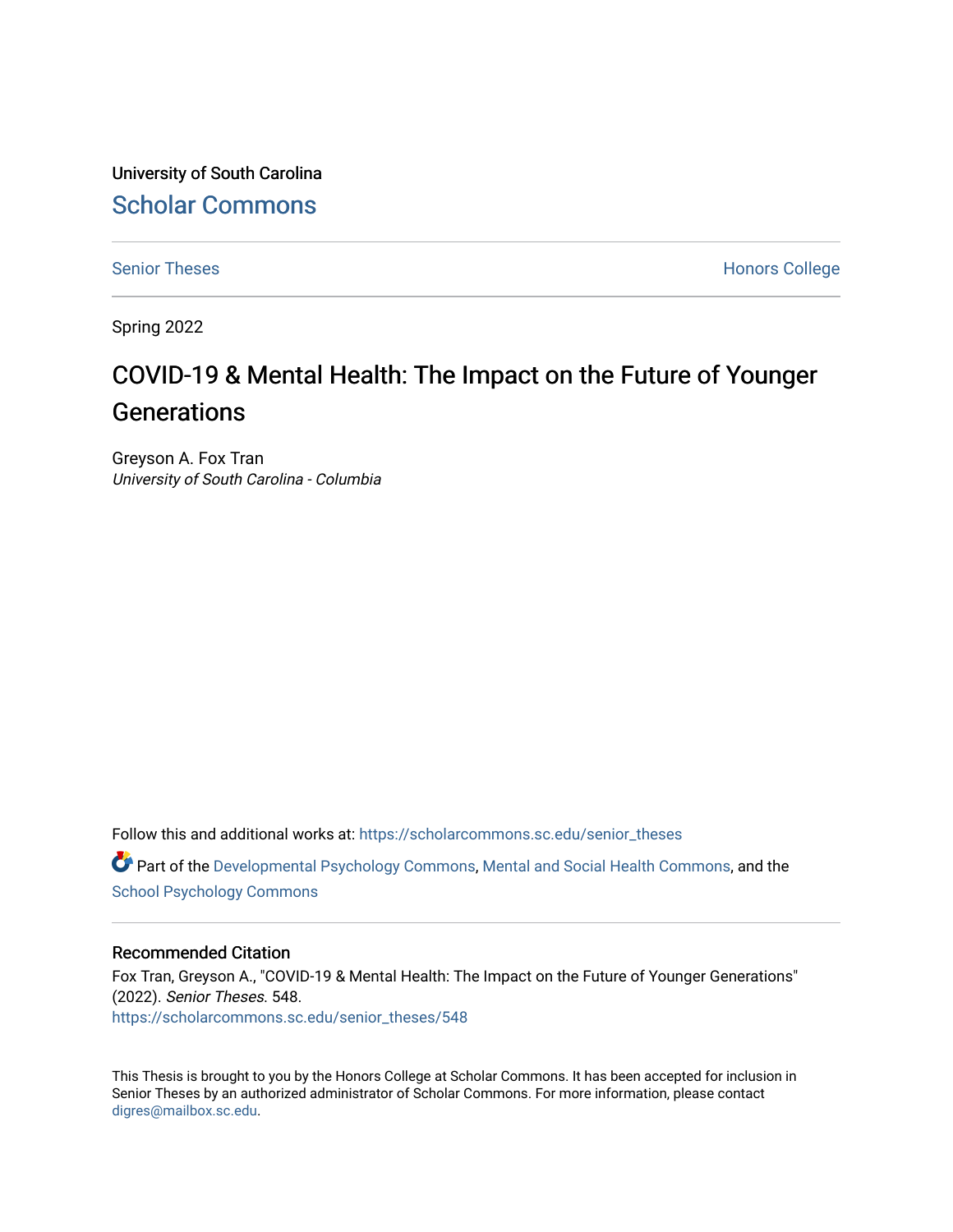# COVID-19 & MENTAL HEALTH: THE IMPACT ON THE FUTURE OF YOUNGER **GENERATIONS**

By

Greyson A. Fox Tran

Submitted in Partial Fulfillment of the Requirements for Graduation with Honors from the South Carolina Honors College

May, 2022

Approved:

Dr. Nicole Zarrett, Ph.D

Director of Thesis

Dr. Jongho Moon, Ph.D

Second Reader

Steve Lynn, Dean

For South Carolina Honors College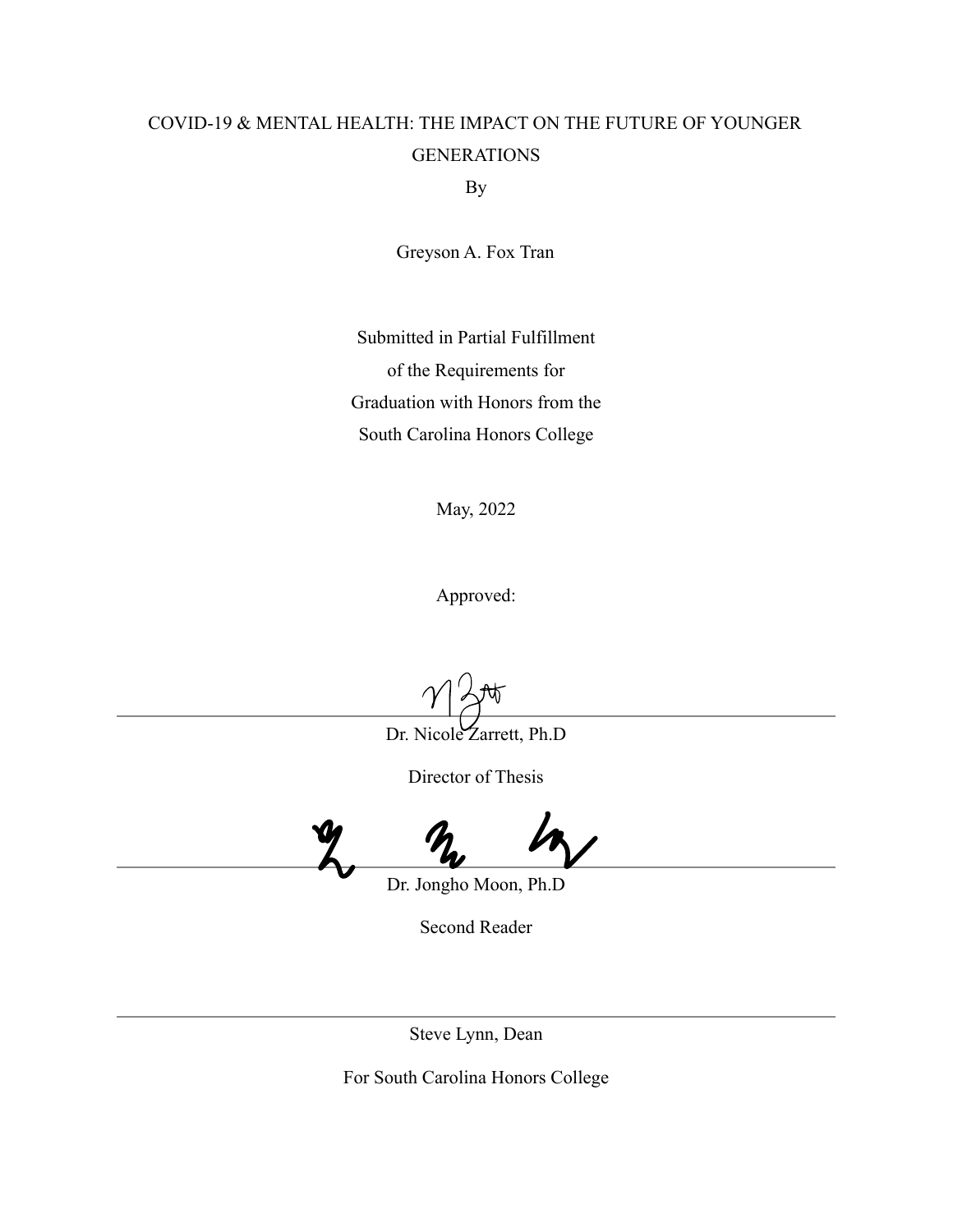# **Table of Contents**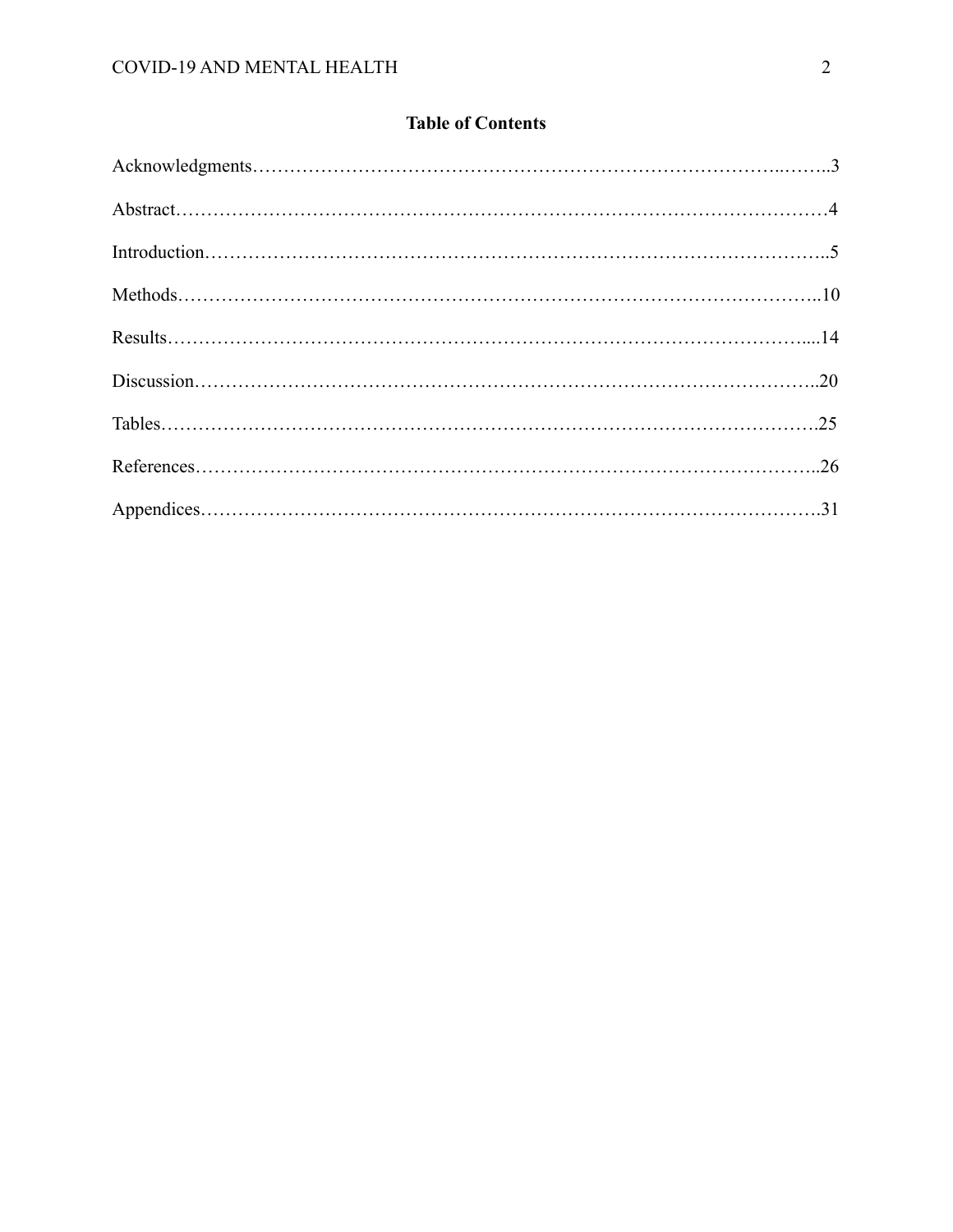### **Acknowledgments**

*I would like to express my gratitude to my thesis director, Dr. Nicole Zarrett, my second reader Dr. Jongho Moon, and the entire Connect Lab team for taking me on as a research assistant with their impactful study. The mentorship I have received throughout my undergraduate career from these individuals has allowed me to complete this honors thesis, graduate in three years, and apply to medical school with valuable experiences. I would also like to thank the Honors College for giving me the opportunity to graduate from their esteemed program as well as my parents for constantly supporting me during my academic endeavors.*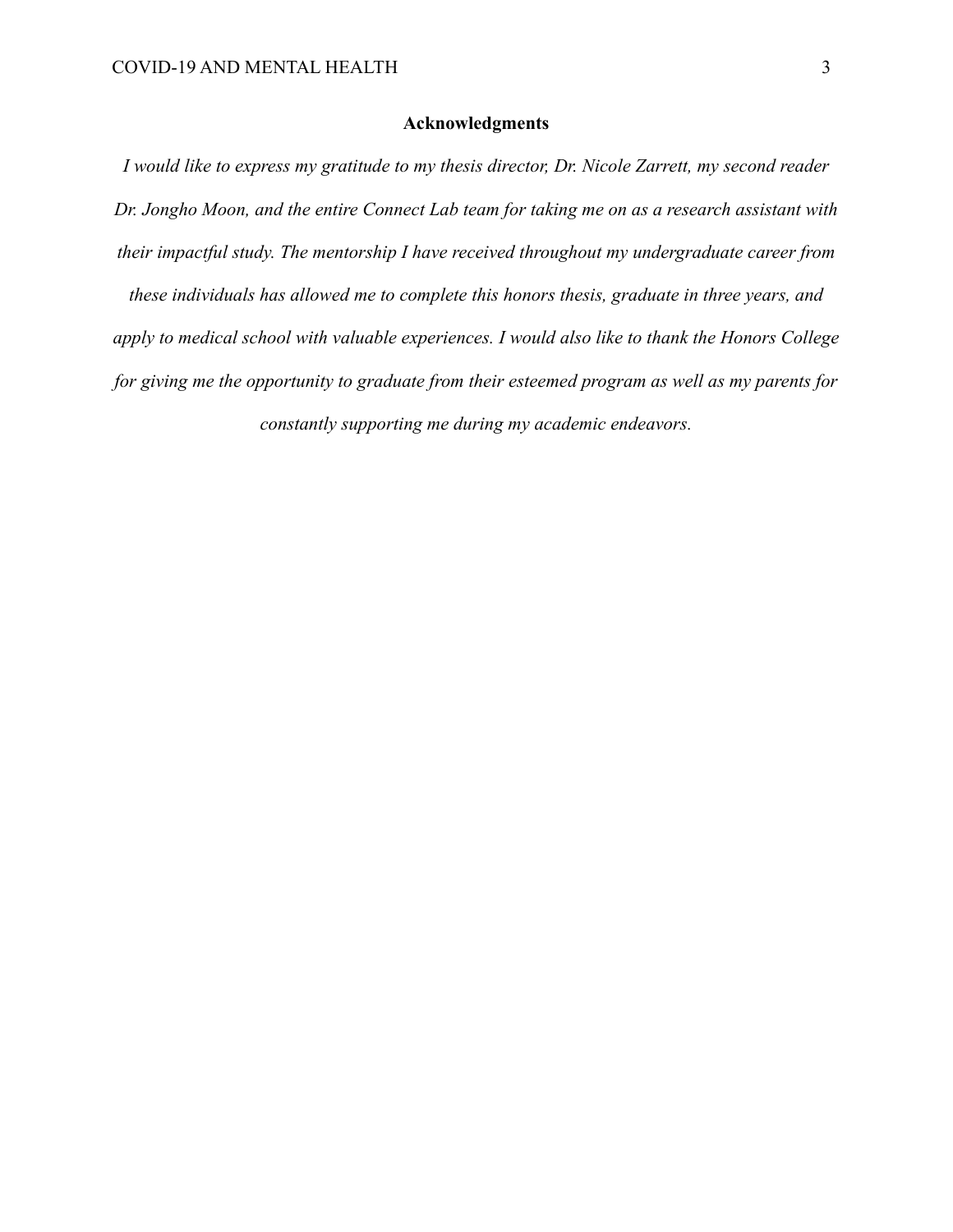#### **Abstract**

The aim of this research is to identify any existing correlations between the COVID-19 pandemic and negative mental health outcomes in younger populations. This paper examines the impact of the COVID-19 pandemic on the mental health of those younger than 25 years of age, specifically focusing on students. It will investigate how various factors of the pandemic have affected people and how they have coped with psychological distress induced by the pandemic. Through a review of scientific data and scholarly literature, the impacts of the pandemic on mental health will be assessed. Coping mechanisms and the effects of physical activity on stress will also be analyzed. Hypotheses will be made regarding how living through a pandemic will prepare younger generations for future stressful events. There are several implications of this study including identifying means to improve the mental health of adolescents and young adults during stressful situations as well as identifying common external factors and internal perceptions that cause mental health issues in younger populations.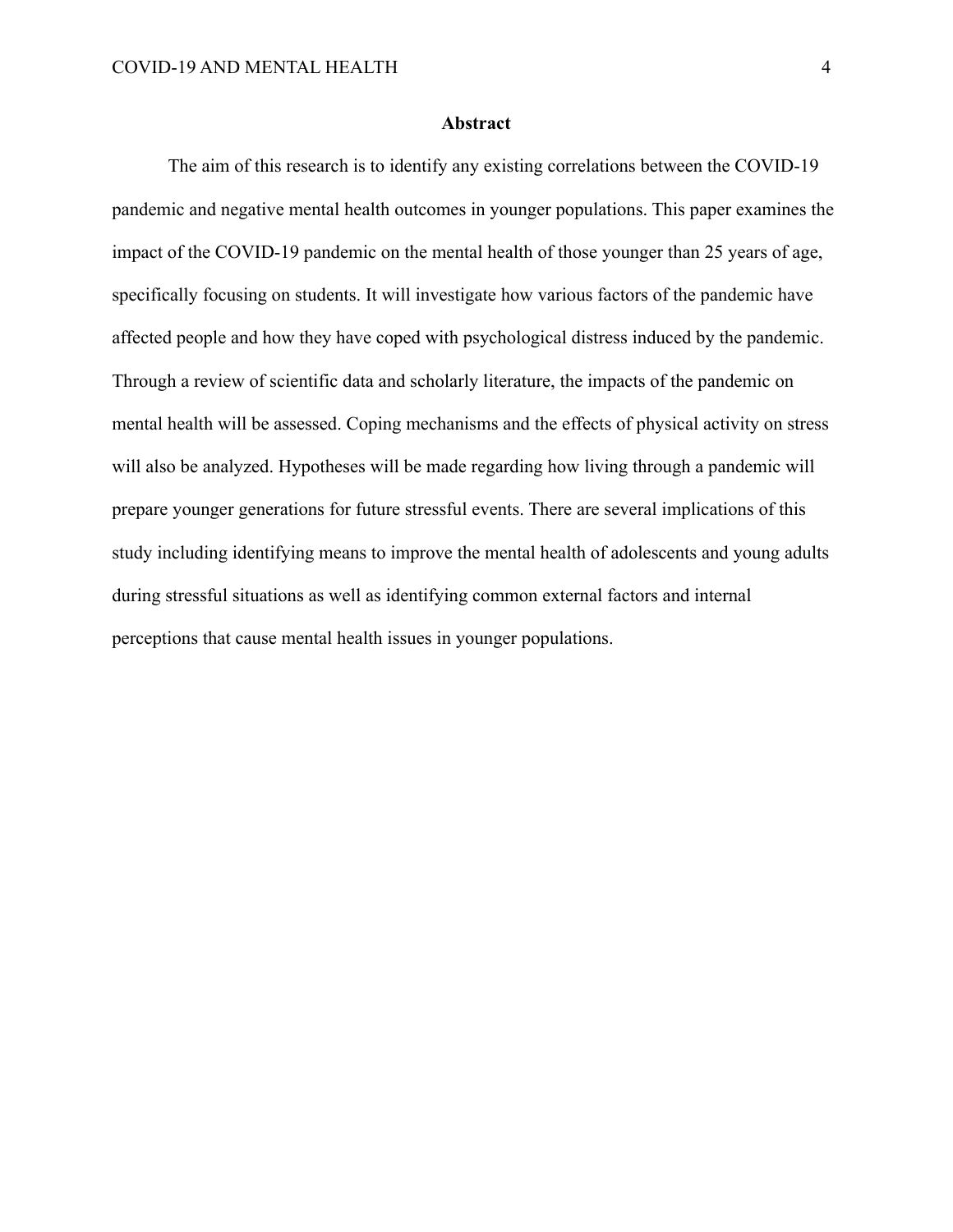#### **Introduction**

The COVID-19 pandemic has put a spotlight on mental health within the last year. It has caused about half of the global workforce's livelihoods to be at risk, the deaths of hundreds of thousands of people, and the disruption of everyone's normal routine (WHO, 2020b.) The pandemic has affected every aspect of life and has been detrimental to the mental health of college students. Thus it is important that people learn from the experience so we are better equipped to handle future mental health issues. Studying how a life-altering event like a global pandemic affects the mental health of college students is necessary to prepare for and combat mental health issues associated with future life-altering events.

Populations undergo many life-altering events in their lifetimes including wars, terrorist attacks, elections, monumental legislation, technological advancements, etc. Individuals typically experience several monumental events in their lifetimes including marriage, having children, bankruptcy, divorce, death of someone close, etc. Life-altering events like these can be traumatic and impact all aspects of well-being. They can also shape a person's perception of the world and themselves. The stress associated with life-altering events can lead to acute and chronic mental health issues. For many adolescents and young adults, the COVID-19 pandemic is their first or at the very least most significant life-altering event. The brains of people aged 0 to 25 are still developing and the mental trauma caused by this pandemic could have lifelong consequences (CDC, 2020.) Young adults and adolescents have missed many significant life events, had a break in the continuity of education, and been socially isolated during critical stages of cognitive development.

Mental health is important for all ages but especially for younger generations as it immensely affects cognitive development and physical health. The overall mental well-being of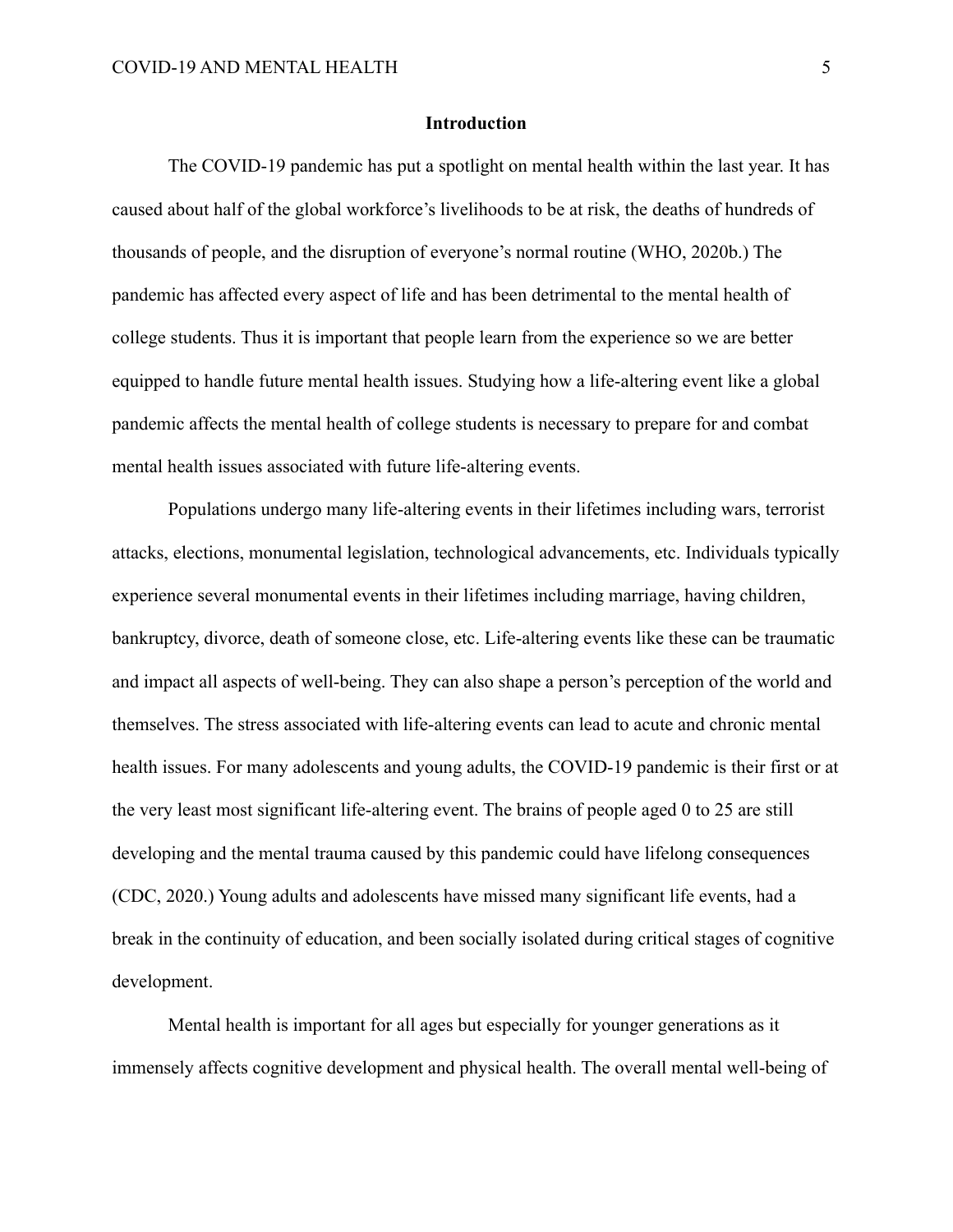an individual determines how they deal with stress, interact with others, and make important decisions (MentalHealth.gov.) Adolescents and young adults depend greatly on peers for social development and emotional support. The social isolation forced by COVID-19 has inhibited normal peer to peer interaction and thus led to the loss of support systems. Mental health has suffered as a result of this isolation. According to a study in the *Journal of Youth and Adolescence*, adolescents have suffered significant decreases in life satisfaction and increased anxiety and depressed symptoms (Magson et al., 2021.) Younger generations are the future of the world and their mental health now can determine how they deal with events in the future and the important decisions they will have to make.

Stress caused by isolation and the pandemic can cause fear, sadness, suicidal ideation, physical reactions, anxiety, and many other negative health outcomes (CDC, 2021.) Individuals coped with stress and mental health problems induced by COVID-19 in many positive and negative ways. Positive methods range from meditating to exercising and negative methods range from substance abuse to self-harm. Some people have experience coping with life-altering events but many adolescents and young adults had to deal with significant stress for the first time during the pandemic. The coping mechanisms and strategies utilized by younger generations to deal with COVID-19 induced stress will be monumental in shaping how they handle future stress and decision making.

COVID-19 uprooted nearly every aspect of normal life and caused a great deal of stress. Many people faced mental health issues due to the pandemic. During the pandemic, the number of adults suffering from symptoms of anxiety or depression increased from one in ten to four in ten adults (Panchal et al., 2020.) This is a significant increase and it is alarming that the number can quadruple so quickly. The pandemic shocked most people when it reached America and most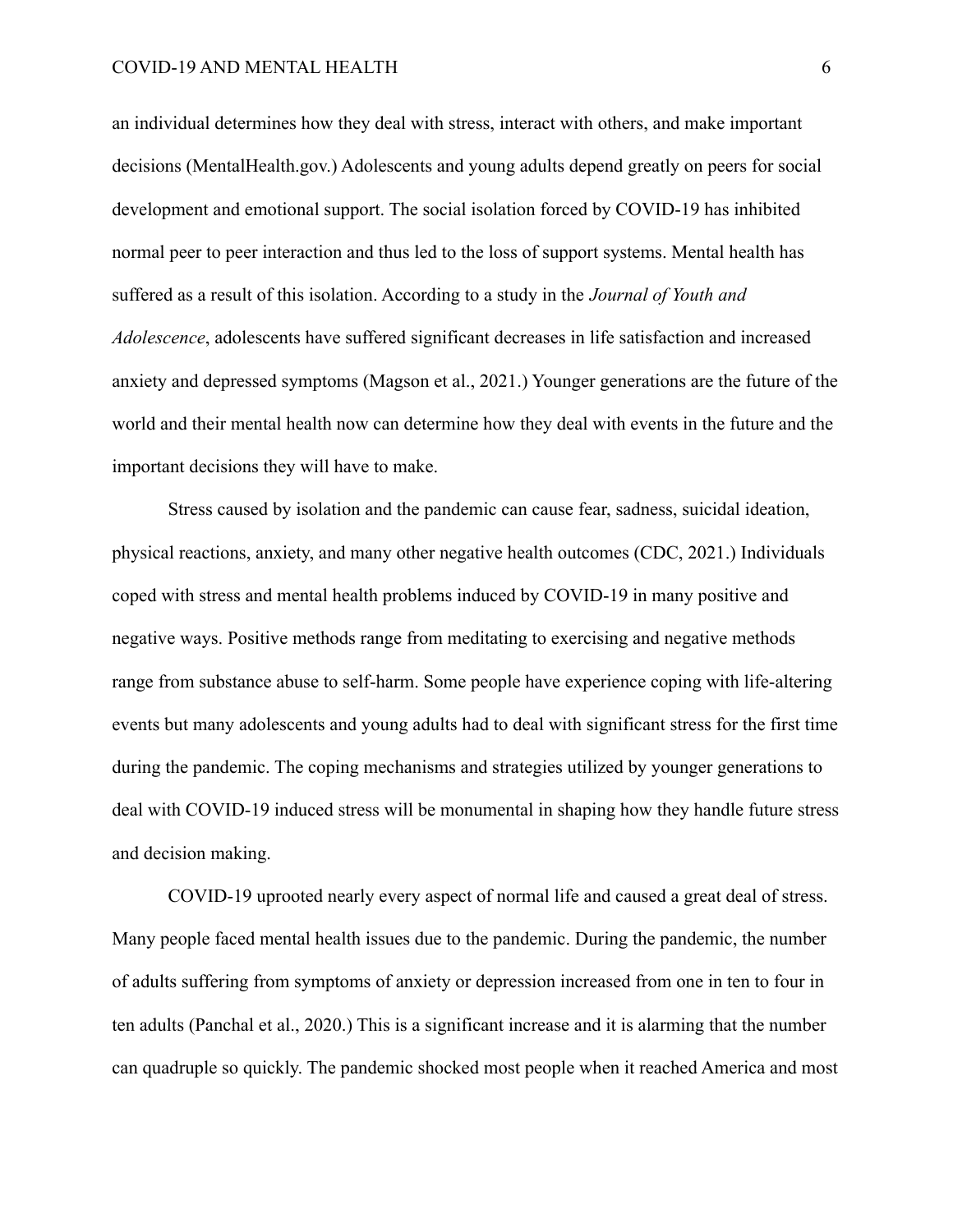people were not mentally prepared to have their lives completely disrupted. College students experienced a lot of stress and mental health issues before the pandemic. One in five college students experienced a mental health disorder before the pandemic (Zhai & Du, 2020.) These statistics have increased due to COVID-19. 44% of college students reported symptoms of depression and anxiety in 2021. 30% reported feeling more depressed in 2021 than previous years (Mayo Clinic, 2021.) The added stress from COVID-19 only exacerbated the mental health issues that college students experience. In a survey conducted at Texas A&M, many students showed increased suicidal thoughts, anxiety, and depression due to lifestyle, academic, and health changes caused by the pandemic (Wang et al., 2020.) College is already a stressful time due to the workload and immense pressure of making life-changing decisions. Adding a pandemic on top of a stressful college student's life has led to increased mental health issues.

Many students have never had to deal with a life-altering event like a pandemic before. Most college students are away from their families and friends for the first time in their lives. Freshmen especially rely on their first-year experience to meet new people and form new support groups. Students expect to socialize with their peers and it is almost necessary in order to succeed in school. Research has shown that adolescents have experienced higher levels of anxiety and depression during the pandemic than before the pandemic. The same study found that adolescents were more concerned about restrictions associated with the pandemic than the virus itself (Magson et al., 2021.). Having peers to relate to and reach out to for support can reduce stress. The pandemic greatly changed the educational experience for students of all ages and made it harder to make connections at school. Elementary school through college is a significant time in many people's lives where they make lifelong connections, learn impactful lessons, and mature into productive members of society. It is imperative that the factors causing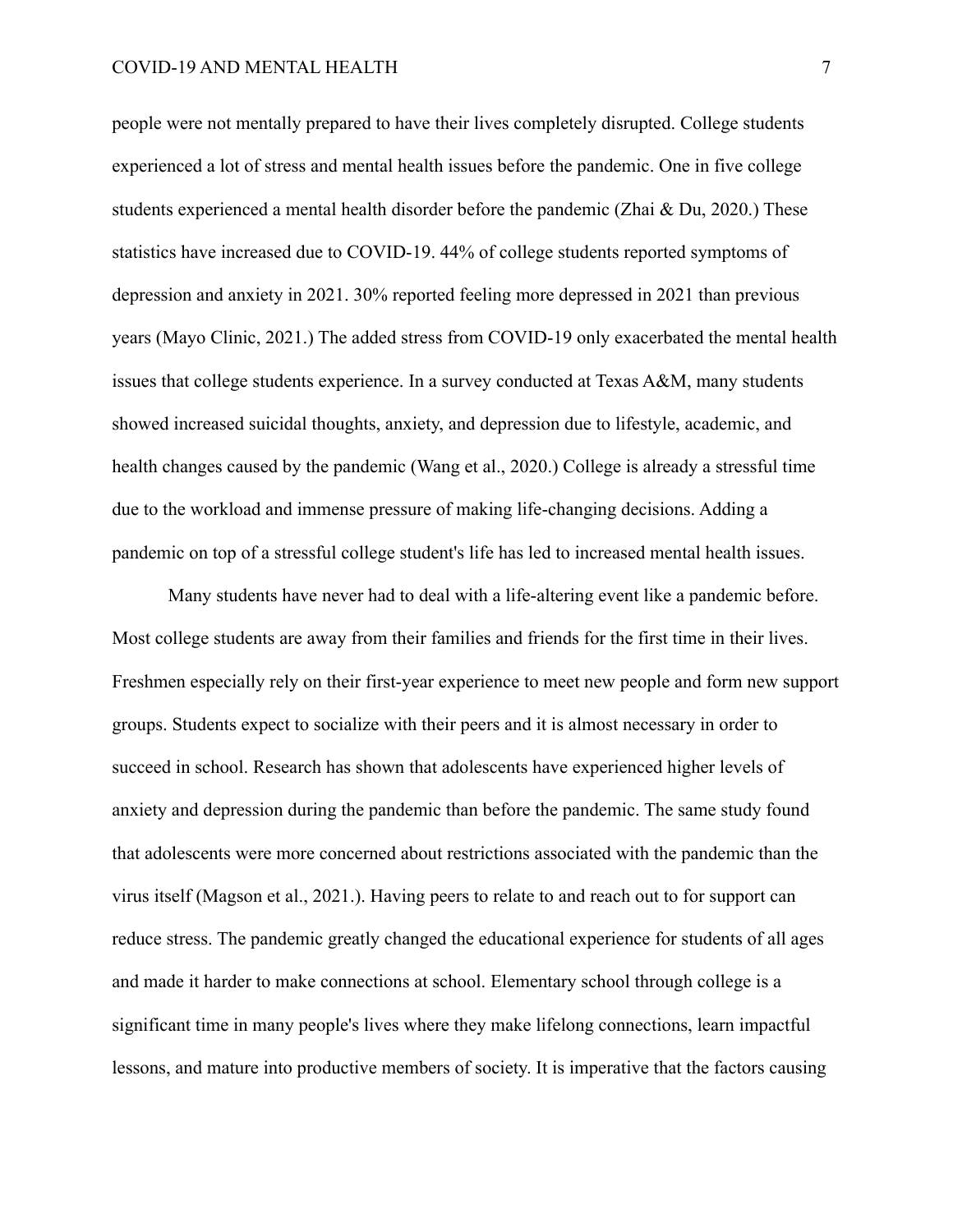mental health issues in younger generations are understood so intervention strategies can be implemented.

Besides stress caused by fear of contracting the disease, a lot of anguish experienced by students stems from negative news about the pandemic, restrictions that isolate them, increased job and food insecurity, and disruption in the continuity of their education. Educational and government mitigation strategies have had persistent negative effects on the mental wellness of students (Copeland et al., 2021.) At the beginning of the pandemic, governments acted quickly to place restrictions, ban travel, and shut down businesses. In this process they neglected the effects their actions would have on the mental health of the billions of people affected (Amsalem et al., 2019.) The problem with this is the quick changes were conducted without enough preparation for psychological side effects. The pandemic stopped or disrupted the mental services of nearly every country during a time when their services are needed the most (WHO, 2020a.) It is important that people learn about the necessity of mental health services through this experience. It is also necessary for people to destigmatize mental health problems so they are talked about more freely and people can get help easier. Although a population's psychological reaction to a disease outbreak shapes the spread and stress associated with the disease, insufficient resources are provided by governments to manage mental health during this pandemic (Cullen et al., 2020.) The lack of institutional support typically leads people to look for social support however restrictions and isolation mostly prevent this.

It is normal to be stressed during a pandemic but without healthy coping mechanisms, stress can cause substance abuse, suicidal ideation, or mental health issues (CDC, 2021.) Surveys have shown that interventions and prevention strategies are urgently needed to address the mental health issues of students (Son et al., 2020.) Another factor is that difficulty focusing on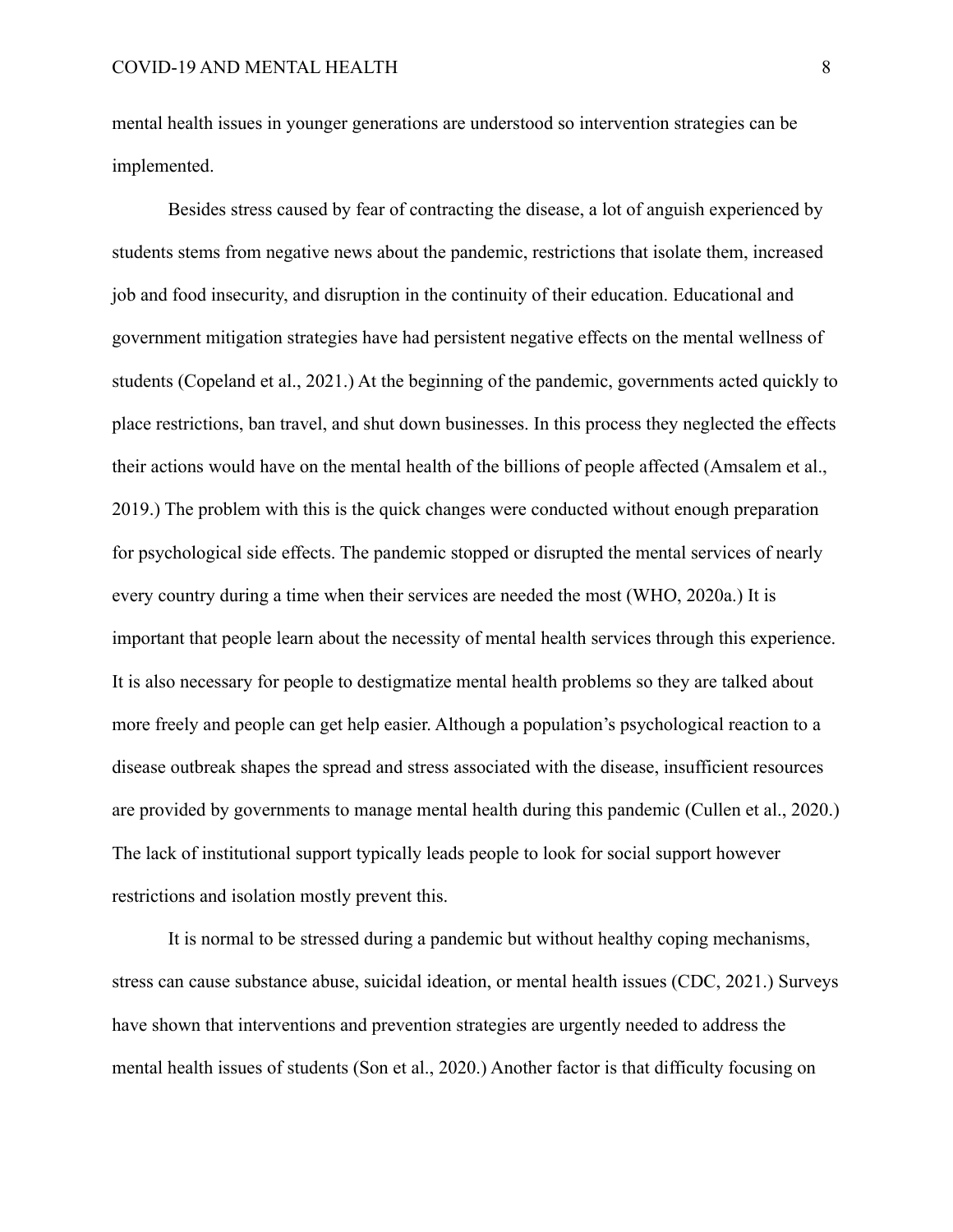### COVID-19 AND MENTAL HEALTH 9

academic work has caused high levels of depression in students (Kecojevic et al., 2020.) COVID-19 also worsened inequalities for students of color and put their academic success at risk (Lederer et al., 2020.) This is a major concern because the pandemic is life-altering for everyone, but students of color have been affected worse. This only further highlights inequalities in our country and systems. Institutional support for equity is needed to reduce inequalities. No one should have their academic success threatened because of something out of their control. Having one's academic success put at risk only adds to the stress of an already stressful pandemic. The literature on mental health issues induced by COVID-19 in younger populations is still developing and more interventions/solutions are needed.

Understanding how COVID-19 has affected the mental health of younger populations will help people prepare for and handle future life-altering events. Research into how younger generations have handled their mental health during the pandemic could be indicative of how they will perceive and interact with the world in the future. Living through the pandemic could better prepare students to deal with future stressors they may face. The social benefit of understanding the relationship between the pandemic and mental health is that more emphasis can be put on good mental health practices. In the long term understanding how life-altering events impact mental health is important because people can be better mentally prepared for the next life-altering event.

The pandemic was hard for everyone and especially students. They were prevented from socializing, forced to learn virtually, and had more stress added to an already stressful time. This begs the question: Are schools doing enough for the mental health of students? Educational institutions had to follow state restrictions and create their own restrictions to physically protect the well-being of students and faculty. All of these restrictions had to be created rapidly to reduce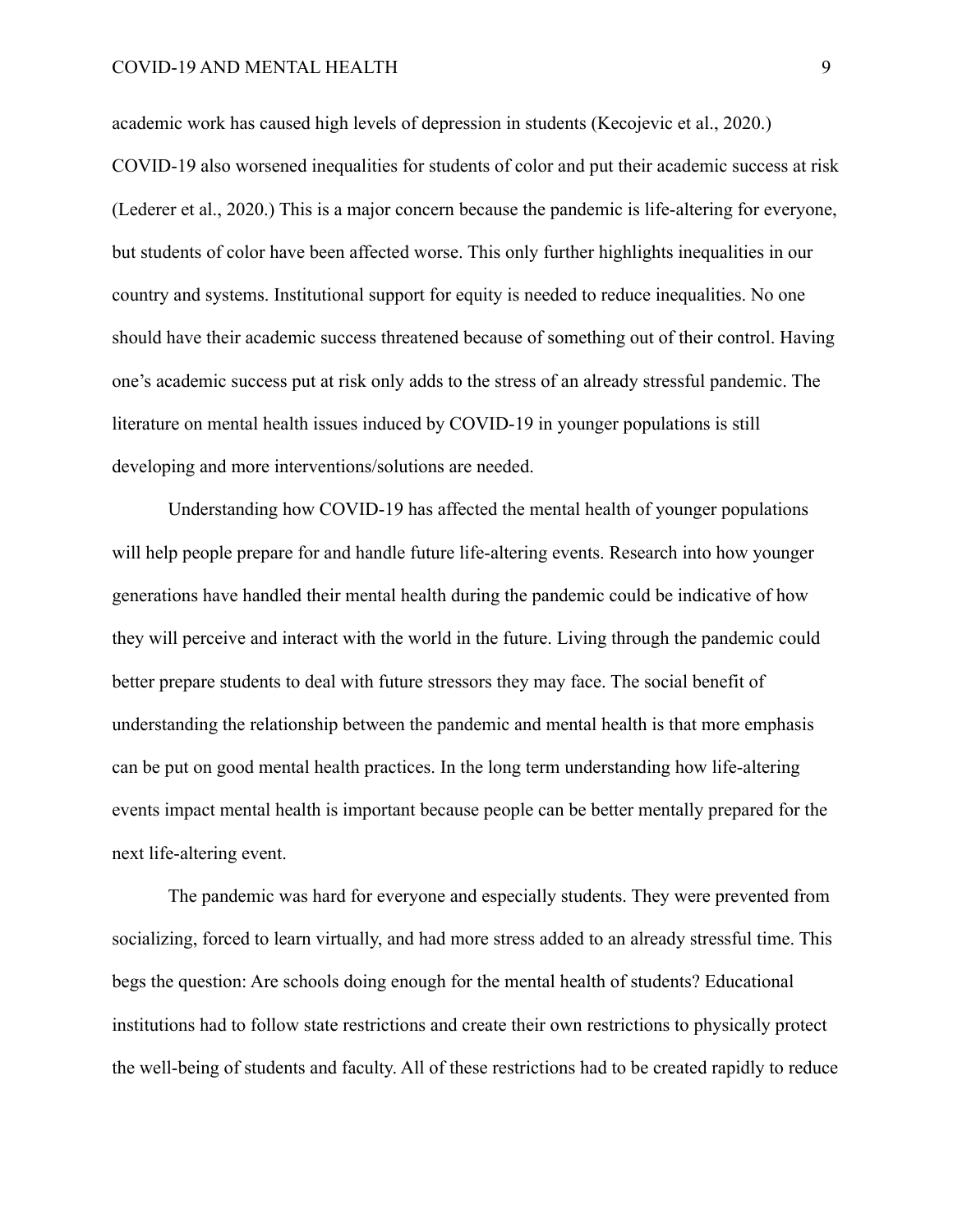the spread of the virus. This forced students to social distance, isolate themselves, and wear a mask almost everywhere. These times made people realize how much they value being able to see someone's entire face. Many schools were effective in reducing the transmission of the virus in their student and faculty populations. However, with the reduction of spreading the virus being the primary concern, many did not consider how the restrictions would affect mental health.

#### **Methods**

#### **Overview**

The two main sources of data for this research are derived from surveys delivered as part of larger projects. The two sources are Connect Through PLAY and the National College Health Assessment. Connect Through PLAY is a 5 year, \$3 million National Institutes of Health funded research project (U.S. Library of Medicine, 2018; Zarrett, PI.) The program is a 16 week cluster-randomized controlled trial that focuses on improving the physical activity of staff and underserved students. Participants were randomized to two levels of intervention, a staff-based social development physical activity program or a generalized after school program health curriculum control, over a 10-month time period (16-week intervention, 6 month followup.) The study builds upon pre-existing after school programs at elementary and middle schools serving underserved youth. The intervention team implements a tailored social and physical activity curriculum to randomly selected after school programs along with delivering surveys to students. The goal of this research is to effectively prevent obesity in underserved youth. The program is delivered in a rural-suburban area of the southeastern United States.

The National College Health Assessment is created by the American College Health Association and collects precise data about college students' holistic health. The survey is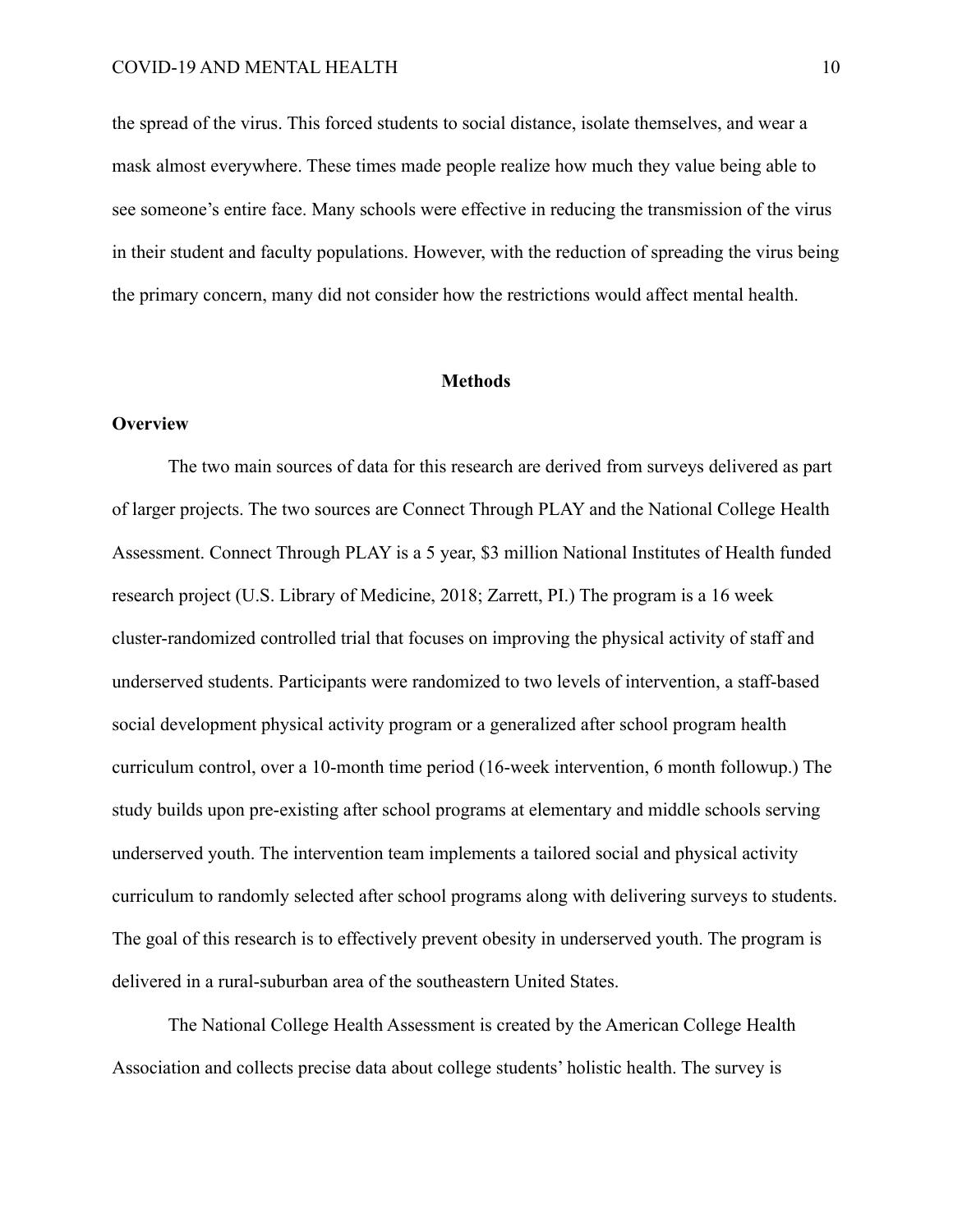administered to hundreds of colleges across the United States each year and thousands of students participate. The data collected from this survey is intended to be used by academic institutions and their faculty and students to identify common health and behavior risks affecting students (American College Health Association.) I will be looking at data from the "Undergraduate Reference Group Executive Summary, Spring 2021." I will also highlight any significant differences between this group and data from the "Undergraduate Reference Group Executive Summary, Fall 2019."

#### **Participants**

The data from Connect Through Play was gathered from students enrolled in two existing after school programs serving underserved youth between September 2020 and April 2021. Programs were considered "underserved" if 50% or more of the student body were of minority status and/or received free or reduced school lunches. The two schools were recruited within the network of Boys and Girls Club community partners. The schools are located in a rural-suburban area of the southeastern United States. Students enrolled in the study were between 8 and 14 years of age. This thesis will only look at endpoint data from the larger Connect Through Play project. 53 youth completed the endpoint survey ( $n = 23$  females; 52.8% race/ethnic minority; M  $age = 10.04 \text{ years.}$ 

The data from the National College Health Assessment "Undergraduate Reference Group Executive Summary, Spring 2021" was collected from students enrolled in 137 undergraduate institutions across the United States during Spring 2021. All of these postsecondary institutions self selected to participate in this survey. 70,087 undergraduate student surveys were completed  $(n = 46.952$  females; 40.1% race/ethnic minority; M age = 20.0 years.) The data from the National College Health Assessment "Undergraduate Reference Group Executive Summary, Fall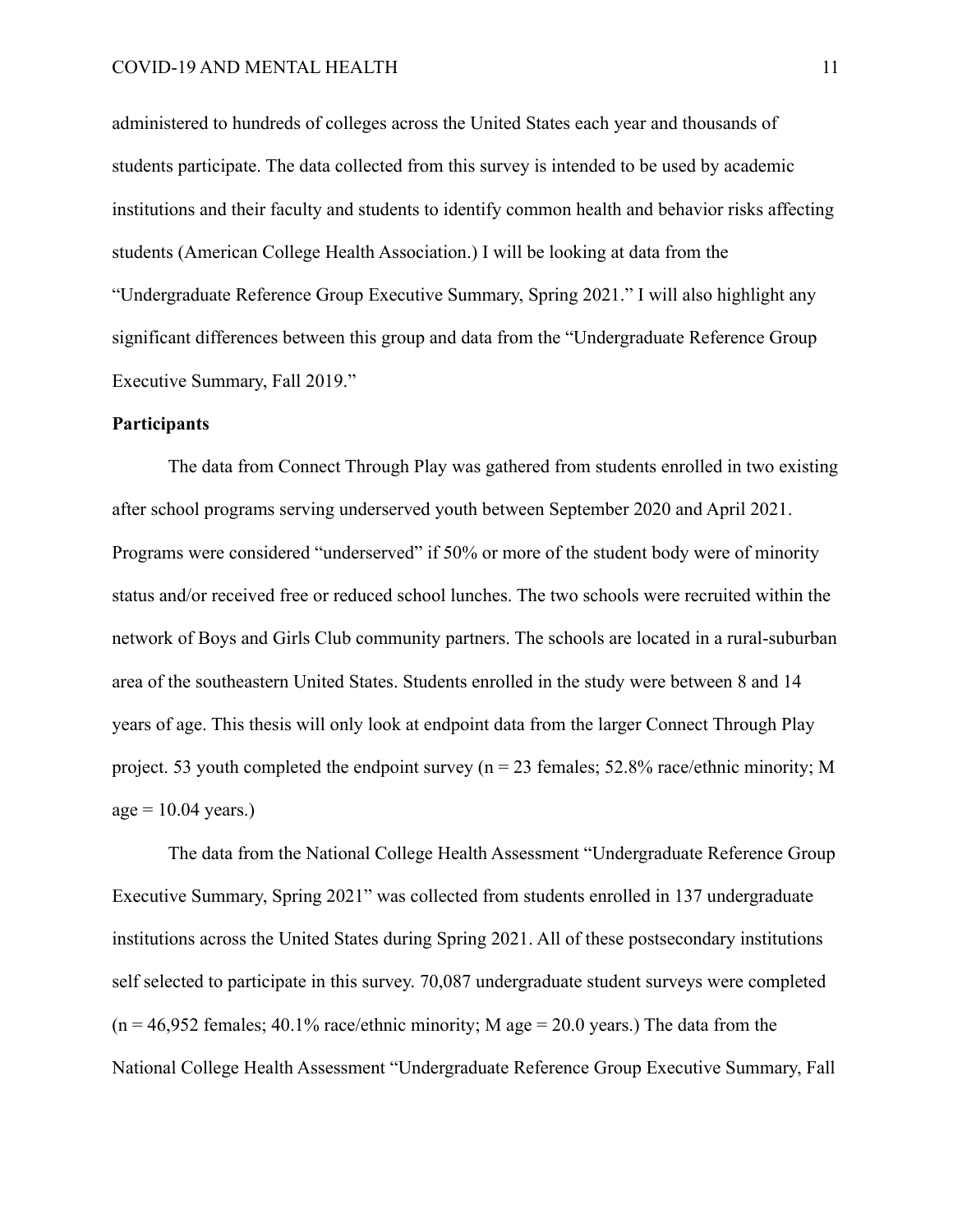2019" was collected from students enrolled in 58 undergraduate institutions across the United States during Fall 2019. 30,084 undergraduate student surveys were analyzed in the final data set  $(n = 18.983$  females; 37.5% race/ethnic minority; M age = 20.0 years.) Participation in both studies was voluntary. Age, sex, and race/ethnicity were self-reported by participants in both studies.

#### **Procedures**

The Connect Through Play survey was administered in person to participants at existing after school programs. This survey asked questions regarding demographic information, physical activity levels, perceived stress, efficacy, and peer interactions. For the purposes of this thesis only questions regarding stress will be analyzed (See Appendix A.)

The National College Health Assessment was administered to participants via school email. This survey asked questions regarding demographic information, nutrition, healthcare utilization, violence, substance use, sexual behavior, mental health and well-being, acute and chronic conditions, and sleep. For purposes of this thesis only questions regarding mental health and well-being will be analyzed (See Appendix B.)

#### **Measures**

*Youth Perceived Stress.* To measure students' perceived stress, a series of questions on the Connect Through PLAY survey were asked. Five questions on the survey assessed perceived stress of the participants (See Appendix A.) An example item from the survey includes "During the coronavirus pandemic, do you feel like you are experiencing more stress, less stress, or the same amount of stress as before?" Each item is assessed on a five point Likert scale (ranging from none to very often or much less stress to much more stress), with each response assigned a score (0-4 or 1-5.)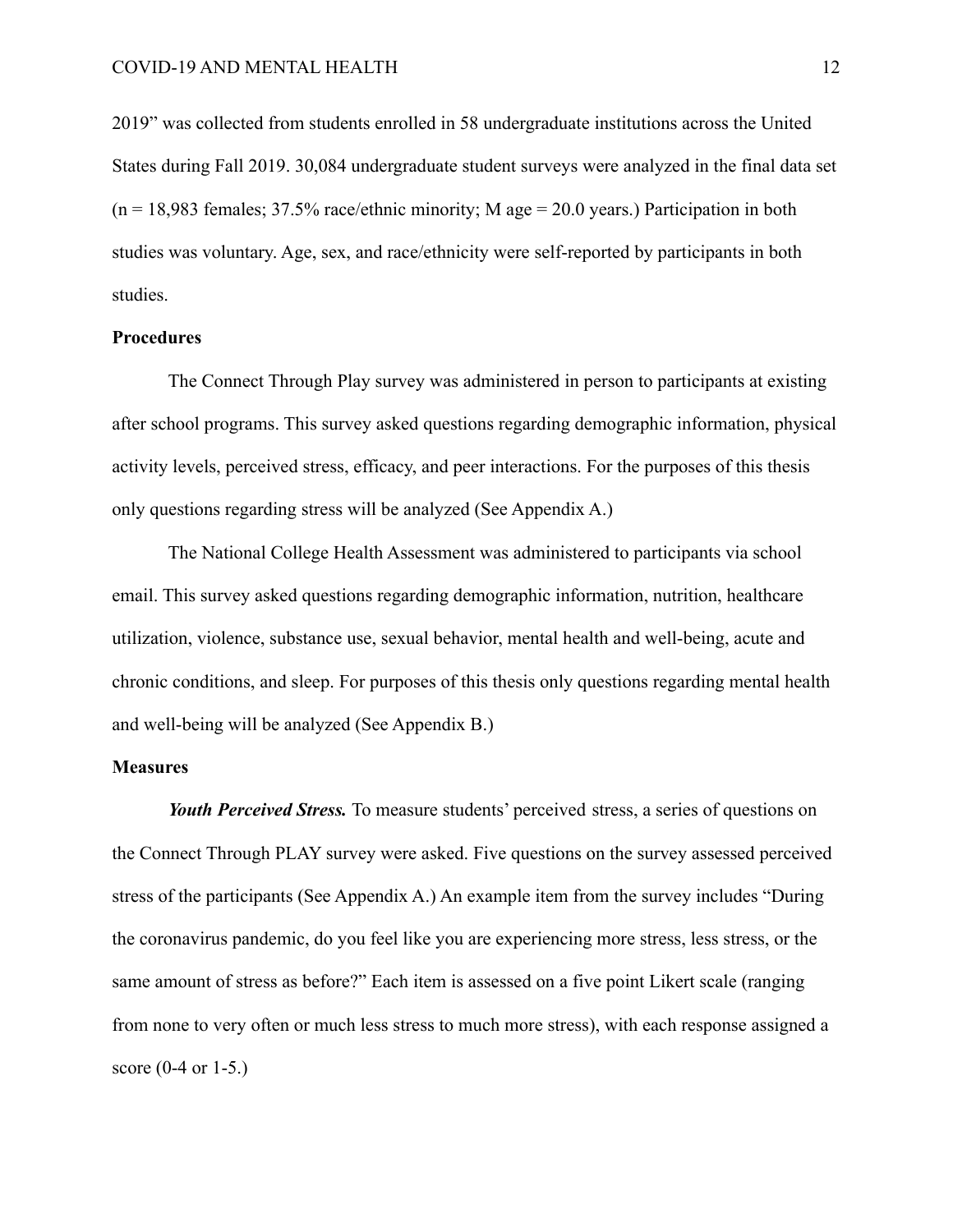*Distress, Loneliness, Psychological Well-being, and Resilience.* On the National College Health Assessment non-Specific Psychological Distress was assessed by a Kessler 6 (K6) score (range is 0-24), with the scale being no or low psychological distress (0-4), moderate psychological distress (5-12), and serious psychological distress (13-24.) Specific distress was determined by asking participants if within the past 12 months, they had problems or challenges with a list of common stressors in college. Participants could select none or as many items that applied to themselves. They then reported on if each selected item caused moderate or high distress. Loneliness was assessed on the NCHA by the UCLA Loneliness Scale (ULS3) score (range is 3-9), with the scale being negative for loneliness (3-5) and positive for loneliness (6-9.) Psychological well-being was assessed on the NCHA by the Diener Flourishing Scale – Psychological Well-Being (PWB) score (range is 8-56.) Higher scores on this scale reflect higher levels of psychological well-being. Resilience was assessed on the NCHA by the Connor-Davison Resilience Scale (CD-RISC2) score (range is 0-8.) Higher scores on this scale reflect greater resilience.

*Self Injury and Suicide.* Using closed questions, participants of the NCHA could indicate if they had or had not intentionally cut, burned, bruised, or otherwise injured themselves as well as indicate if they had or had not attempted suicide within the last 12 months. Suicidal behavior was assessed with a Suicide Behavior Questionnaire-Revised (SBQR), screening score (range is 3-18.) The scale is negative suicidal screening (3-6) and positive suicidal screening (7-18.)

*Young Adult Perceived Stress.* Stress of undergraduate students was assessed with the question "Within the last 30 days, how would you rate the overall level of stress experienced?" This item was assessed on a four point Likert scale ranging from no stress to high stress. Specific sources of stress were assessed with the question: "Within the last 12 months, have you had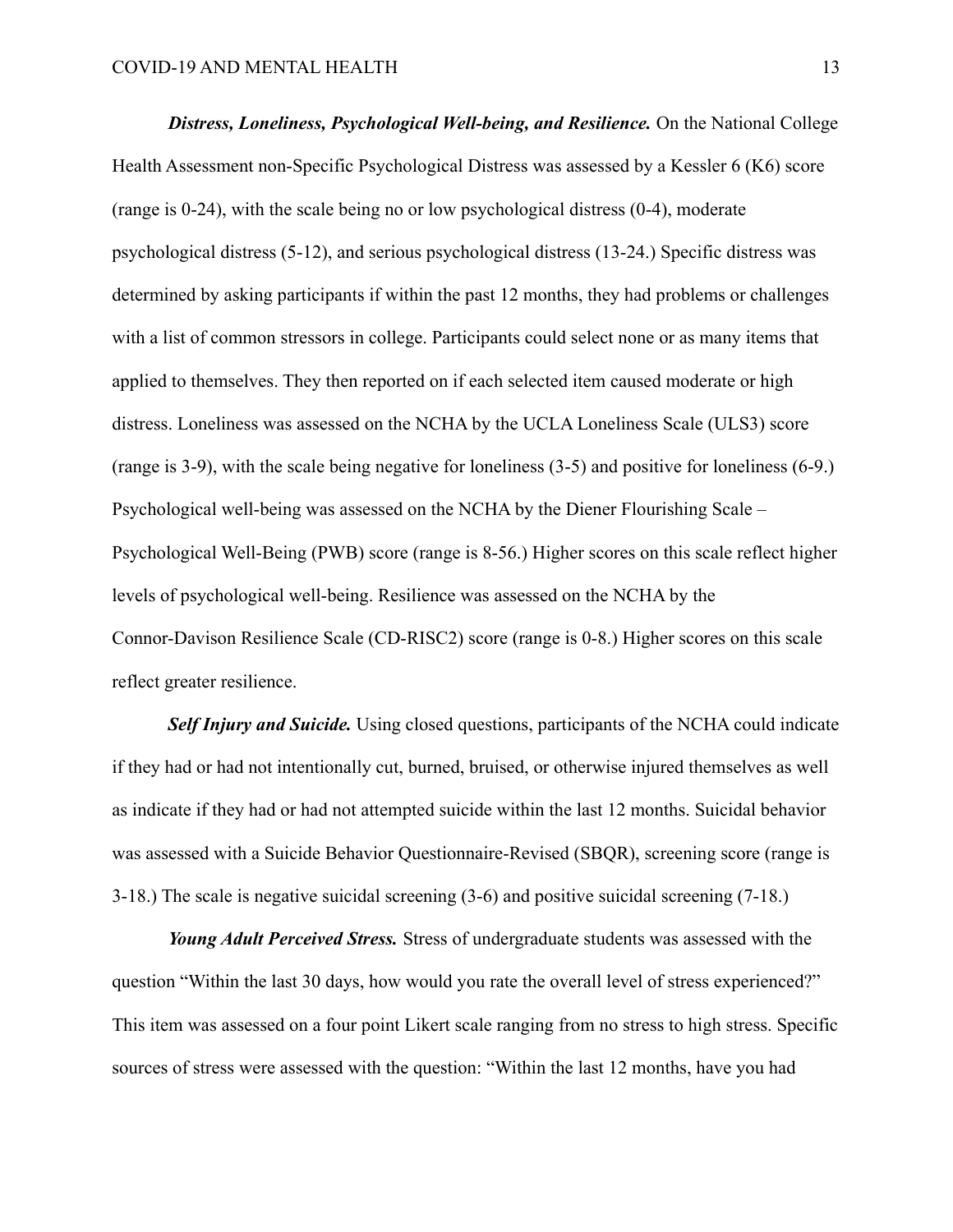problems or challenges with any of the following," followed by a list of common stressors in college. Students who reported a problem or challenge in the last 12 months were asked about the level of distress it caused them.

#### **Analytical Procedure**

Data from the Connect Through Play survey and the National College Health Assessment will be analyzed to identify any notable results. Connect Through Play data will be assessed for any correlations between variables. Information from secondary scholarly sources will be analyzed along with quantitative data from the surveys to identify any other correlations. Along with this, secondary literature will provide support for hypotheses regarding the impacts of COVID-19 on the mental health of younger generations and how they will respond to future life-altering events.

#### **Results**

Table 1 describes the demographics of the Connect Through Play survey which includes 53 participants. 43.4% of participants were female; 52.8% of participants were race/ethnic minorities; M age = 10.04 years. Participants of this survey were 8 to 14 years old. Table 2 describes the demographics of the National College Health Assessment participants. 67% of the participants were female; 40.1% of participants were race/ethnic minorities; M age = 20.0 years.

As seen in Figures 1, participants of the Connect Through Play survey were stressed during the COVID-19 pandemic. 49.05% of students felt nervous, worried or stressed a few times to very often in the past month. 52.9% of students were upset because of something that happened a few times to very often in the past month. 41.51% of students were not able to handle all the things worrying them a few times to very often in the past month. As seen in Figure 2, 49.1% of students felt more to much more stress during the coronavirus pandemic. As seen in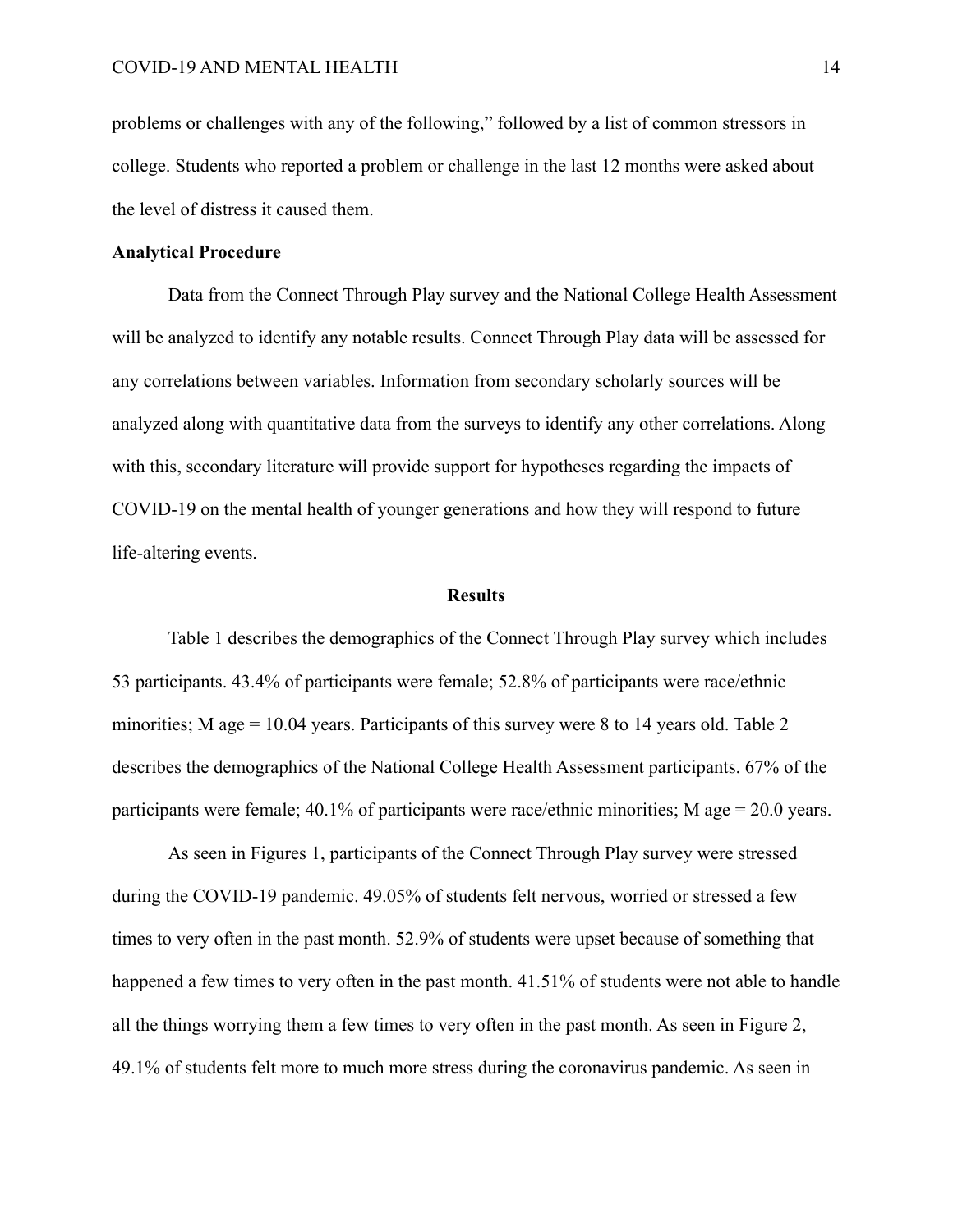Figure 3, the leading causes of additional stress during the pandemic for participants were missing friends/feeling lonely (49.1%) and stress about schoolwork (47.2%.) The lowest causes of additional stress during the pandemic for participants were worrying about food and other needs (17%) and worrying about money or their parents' job (18.9%.) Only 15.1% of participants reported that nothing caused them to feel more stress during the pandemic. No significant correlations were found between stress and physical activity. There is a significant relation between screentime and stress in participants ( $r = 0.319$ ,  $p < 0.02$ .) Students who spent more time on smartphones, computers, and/or consoles, during the pandemic reported experiencing more stress during the pandemic.

**Figure 1.** Connect Through Play Stress response by question (Q30-Q32)



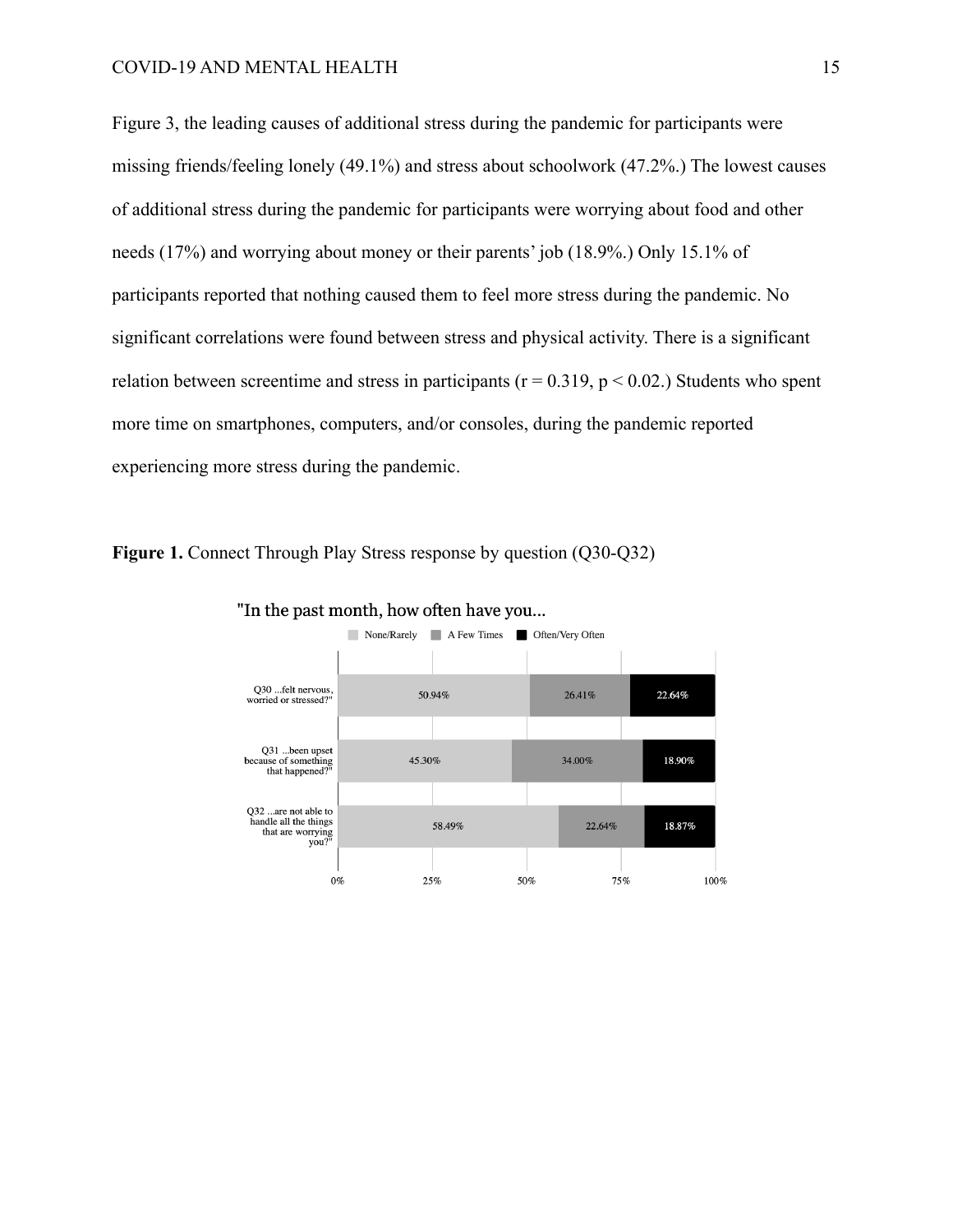#### **Figure 2.** Connect Through Play Stress response by question (Q33)



"During the coronavirus pandemic, do you feel like you...

**Figure 3.** Connect Through Play Stress response by question (Q34)





Results from the National College Health Assessment "Undergraduate Reference Group Executive Summary, Spring 2021" show that 50.7% of undergraduate students experienced moderate psychological distress (range 5-12) and 26.4% of undergraduate students experienced serious psychological distress (range 13-24) according to their Kessler 6 (K6) Non-Specific Psychological Distress scores. The mean score was 9.15 with a standard deviation of 5.54. Only 19.5% of undergraduate students from the Fall 2019 group experienced serious psychological distress (range 13-24.) According to participants' UCLA Loneliness Scale (ULS3) score 55.3% of undergraduate students tested positive for loneliness (range 6-9.) The mean score was 5.72 with a standard deviation of 1.89. 50.3% of participants from the Fall 2019 NCHA tested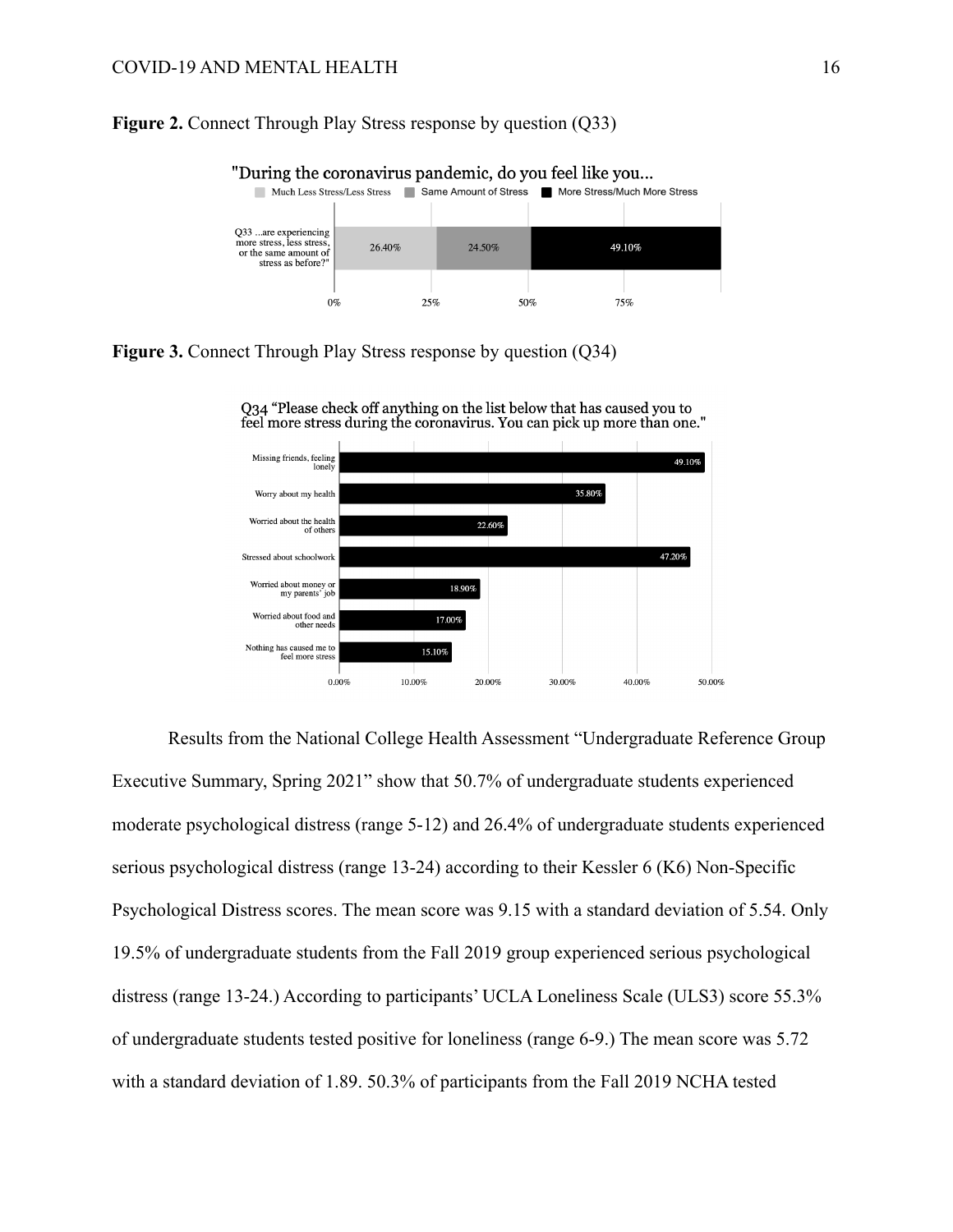positive for loneliness (range 6-9.) Participants' mean psychological well-being score was 43.89 on the Diener Flourishing Scale – Psychological Well-Being (PWB) score (range is 8-56.) The standard deviation was 8.84. Participants' of the Fall 2019 NCHA mean psychological well-being score was 46.72. Higher scores reflect a higher level of psychological well-being. Participants' mean resilience score was 5.95 on the Connor-Davison Resilience Scale (CD-RISC2) score (range is 0-8.) Higher scores reflect greater resilience. The standard deviation was 1.57. Participants' of the Fall 2019 NCHA had a similar mean resilience score of 5.94.

The self-injury question on the Spring 2021 NCHA found that 10.6% of college students surveyed (6.5% men, 10.8% women, and 30.3% trans/gender non-conforming) indicated they had intentionally cut, burned, bruised, or otherwise injured themselves within the last 12 months. 10.1 % of college students surveyed on the Fall 2019 NCHA ( 7.0 % male and 10.7 % female) indicated they had intentionally cut, burned, bruised, or otherwise injured themselves within the last 12 months. According to the Suicide Behavior Questionnaire-Revised (SBQR) Screening score (range is 3-18), 28.5% of participants had a positive suicidal screening (range 7-18.) The mean was 5.44 and the standard deviation was 3.16. 25.1% of Fall 2019 NCHA participants had a positive suicidal screening (range 7-18.) The suicide attempt question found that 2.3% of undergraduate students surveyed (2.7% men, 2% women, and 5.6 % trans/gender non-conforming) indicated they had attempted suicide within the last 12 months. 2.7 % of college students surveyed on the Fall 2019 NCHA (3 % male and 2.4 % female) indicated they had attempted suicide within the last 12 months.

The perceived level of stress question on the Spring 2021 NCHA found that 33.6% of participants experienced high stress, 48.2% experienced moderate stress, 17.1% experienced low stress, and 1.2% experienced no stress over the previous 30 days. The perceived level of stress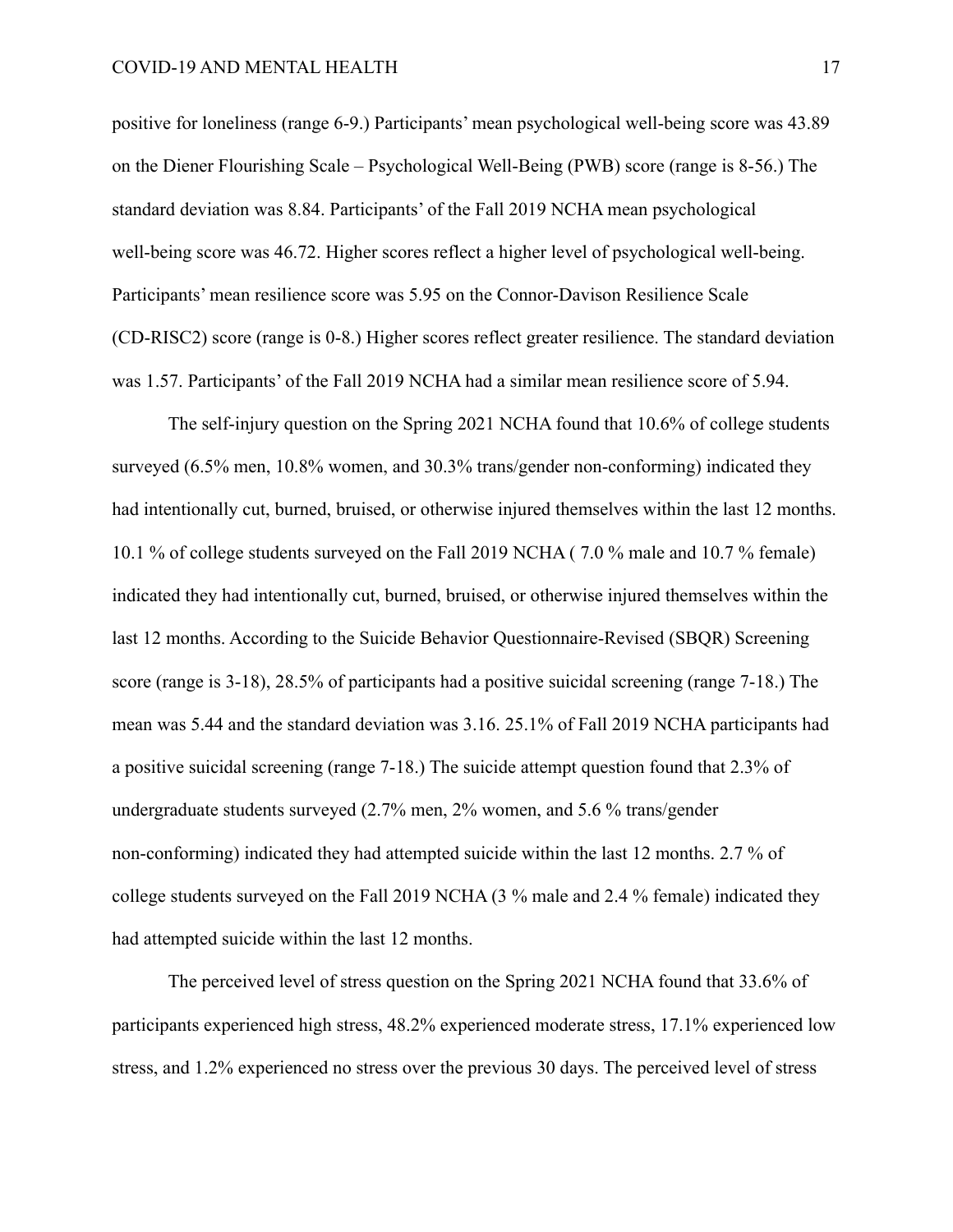question on the Fall 2019 NCHA found that 27.9% of participants experienced high stress, 48.6% experienced moderate stress, 21.8% experienced low stress, and 1.7% experienced no stress over the previous 30 days. As seen in Figures 4 and 5, participants of the Spring 2021 National College Health Assessment were stressed by a wide range of issues during the pandemic. Students had the greatest problems with procrastination (78.6%), personal appearance (56.9), and academics (56.1.) Students had the least problems with hazing (1%), cyberbullying (3.9%), and bullying (5.8%.) 6% of students reported no problems with the listed stressors, 6.7% of students reported only one of the listed items as a source of stress, 9.2% of students reported two of the listed items as sources of stress, and 78.1% of students reported three or more of the listed items as sources of stress. Of those reporting a problem or challenge over the past 12 months with one of the listed stressors, 90.3% experienced moderate to high distress due to academics, 78.4% experienced moderate to high distress due to finances, and 77.3% experienced moderate to high distress due to death of a family member, friend, or someone close.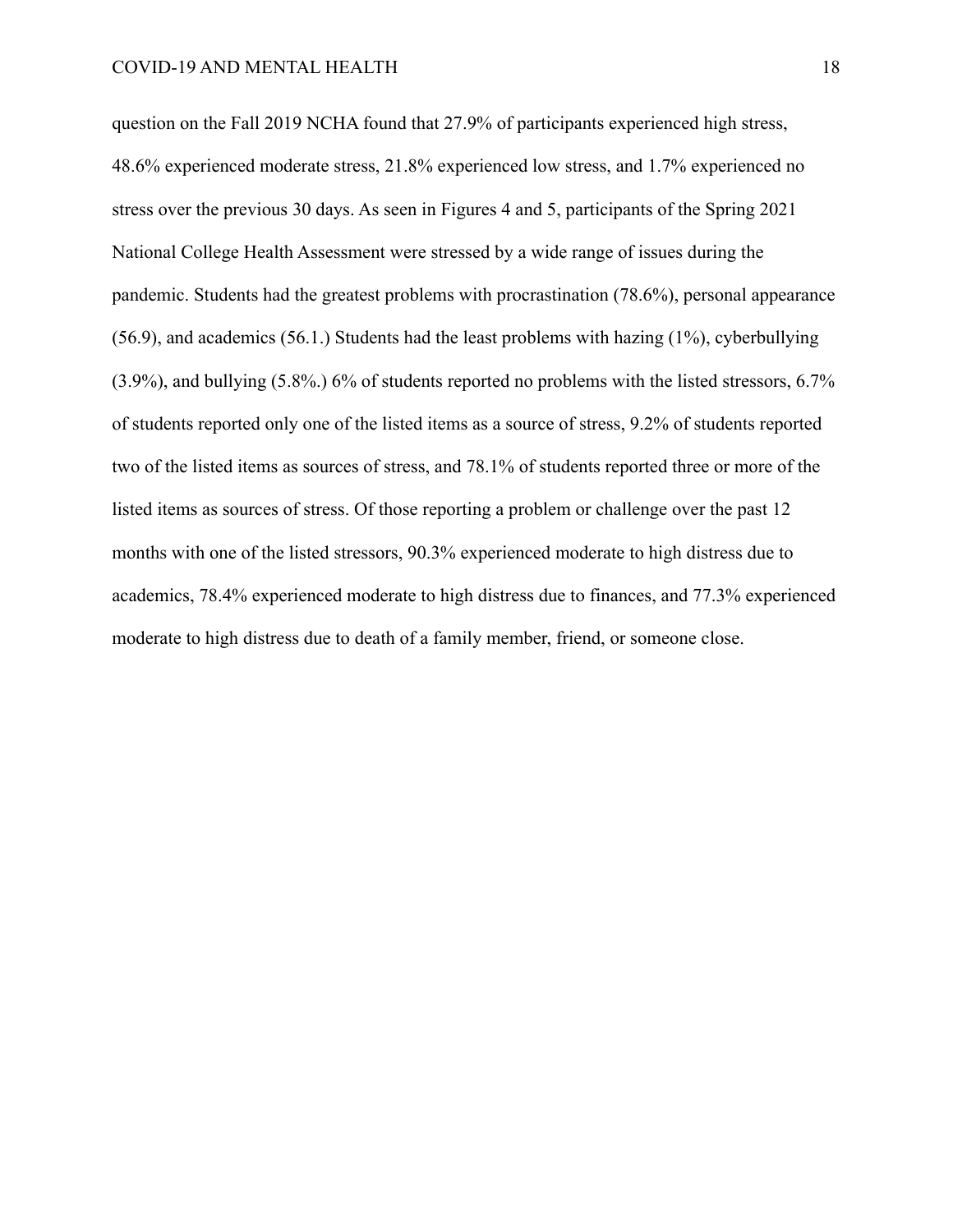## **Figure 4.** Spring 2021 NCHA Young Adult Causes of Perceived Stress



Within the last 12 months, have you had problems or challenges with any of the following:

# **Figure 5.** Spring 2021 NCHA Young Adult Perceived Level of Distress by Cause



\*Of those reporting this issue, it caused moderate or high distress

\*Only students who reported a problem or challenge in the last 12 months were asked about level of distress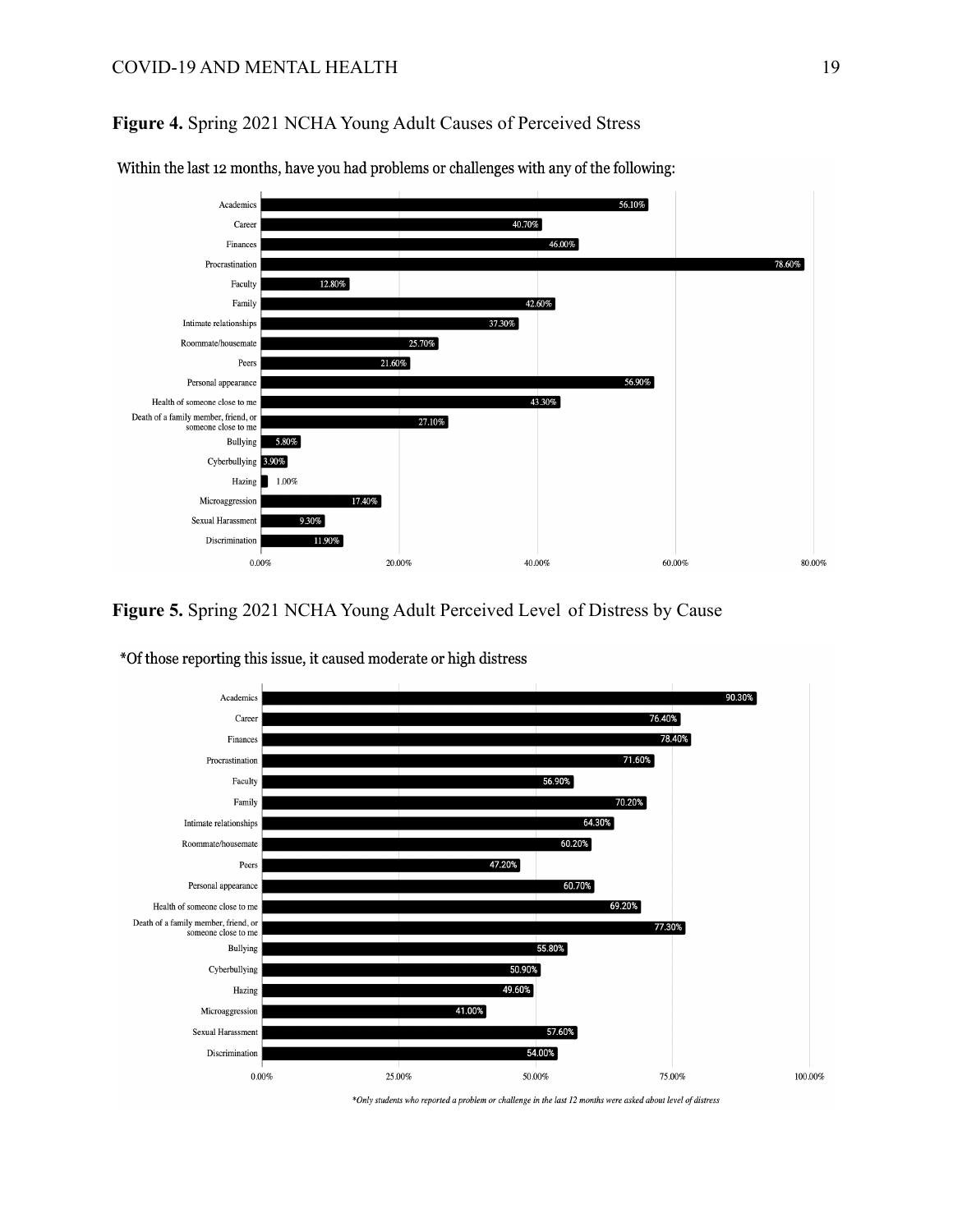#### **Discussion**

The primary goal of this thesis is to identify existing correlations between the COVID-19 pandemic and negative mental health outcomes in younger populations. The data shows that the youth surveyed as part of the Connect Through PLAY study were 49.1% more or much more stressed during the pandemic than before the pandemic. The leading causes of additional stress during the pandemic for Connect Through PLAY participants were missing friends/feeling lonely (49.1%), stress about schoolwork (47.2%), and worrying about their own health (35.8%) The perceived level of stress question on the Spring 2021 NCHA found that 81.8% of undergraduate students survey experienced moderate to high stress over the previous 30 days. Participants of the Spring 2021 NCHA reported that over the past 12 months their leading causes of moderate to high distress were academics (90.3%), finances (78.4%), and the death of a family member, friend, or someone close (77.3%.) These findings indicate that a large percentage of younger generations were stressed during the pandemic and many were more stressed during the pandemic than before. Across the younger generations surveyed it appears that academics are the most common factor during the pandemic that induced stress. This may be due to all participants of both surveys being students. Other potential variables that could increase academic related stress are the break in the continuity of education, forced switch to online learning, and reduced social interactions at academic institutions.

There was an increase in several mental health issues analyzed on the NCHA in undergraduate students from before the pandemic (Fall 2019) to during the pandemic (Spring 2021.) The NCHA results showed an increase in serious psychological distress, loneliness, self-harm, suicidal screening scores, perceived high stress, and a decrease in psychological well-being in undergraduate students. This coincides with data from the Connect Through PLAY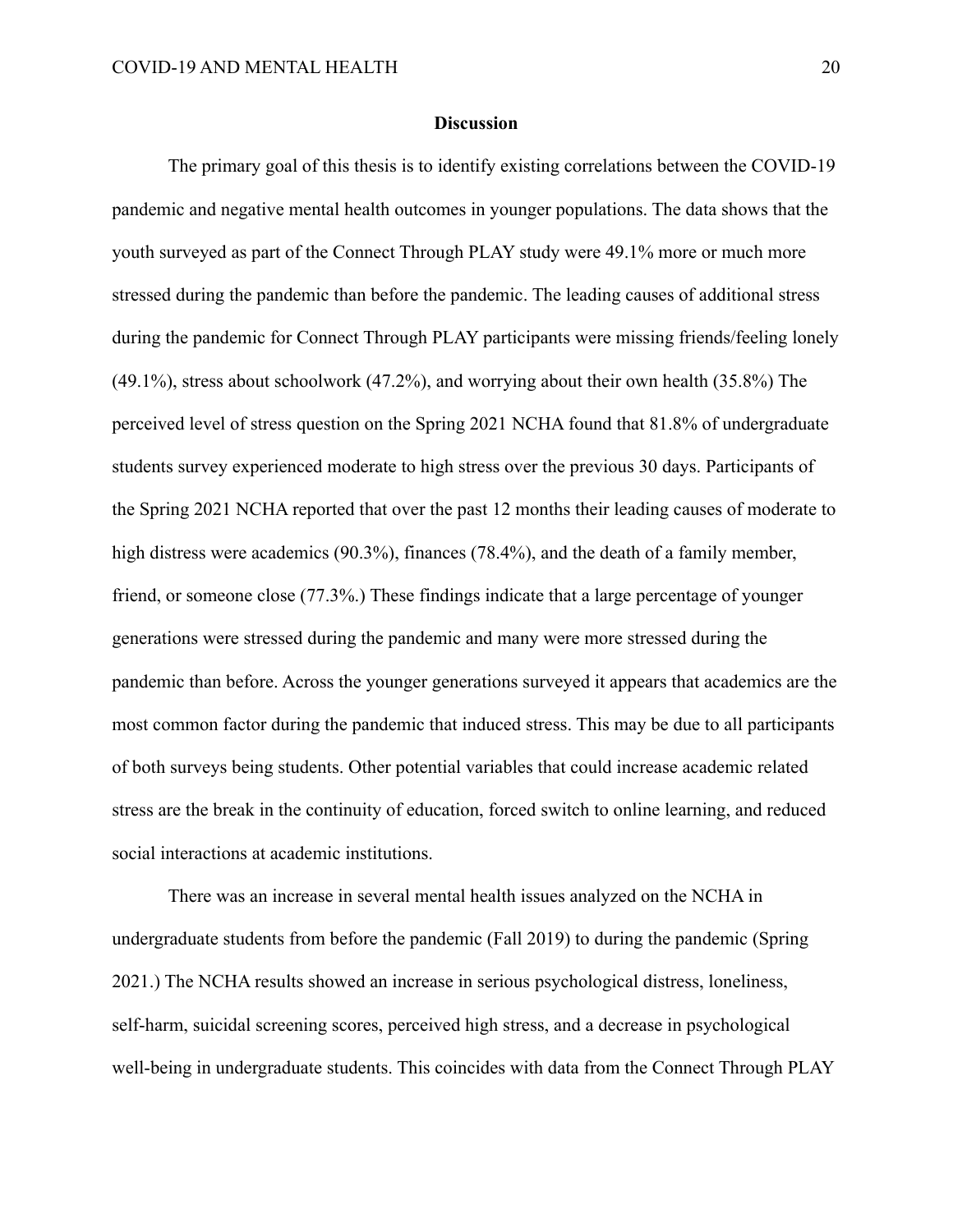survey that found participants were more stressed during the pandemic than before. The NCHA trend of increased mental health issues from 2019 to 2021 aligns with data from secondary sources as well that have found increased mental health problems due to COVID-19 (Kumar et al., 2021.)

The findings of increased mental health problems due to COVID-19 are supported by a meta-analysis of 29 studies which found that across the globe during the pandemic, the prevalence of depression and anxiety symptoms doubled in youth and adolescents (Racine et al., 2021.) Multiple studies and the data in this thesis have found that the mental health and stress of younger generations were negatively impacted by the pandemic. Some common coping mechanisms for stress include seeking social support, avoidance, and planning (Baqutayan, 2015.) Most typical coping mechanisms were hindered by the pandemic and the restrictions associated with it because people were not allowed to have normal social interactions, could not escape the pandemic, or plan for when the pandemic would end. The lack of available positive coping mechanisms could be one reason for increased stress and mental health issues during the pandemic, especially in younger generations who heavily rely on social interactions for development. Studies have shown that adolescents have significantly lower cognitive coping strategies than adults (Garnefski et al., 2002.) This could lead to the pandemic having greater effects on the mental health of younger people compared to adults due to reduced cognitive development.

There was no significant correlation between physical activity and stress in the Connect Through PLAY participants. This was interesting because previous studies have shown that increased physical activity is correlated with a decrease in stress (Kim et al., 2019.) The different results found with the Connect Through PLAY participants could be due to the smaller sample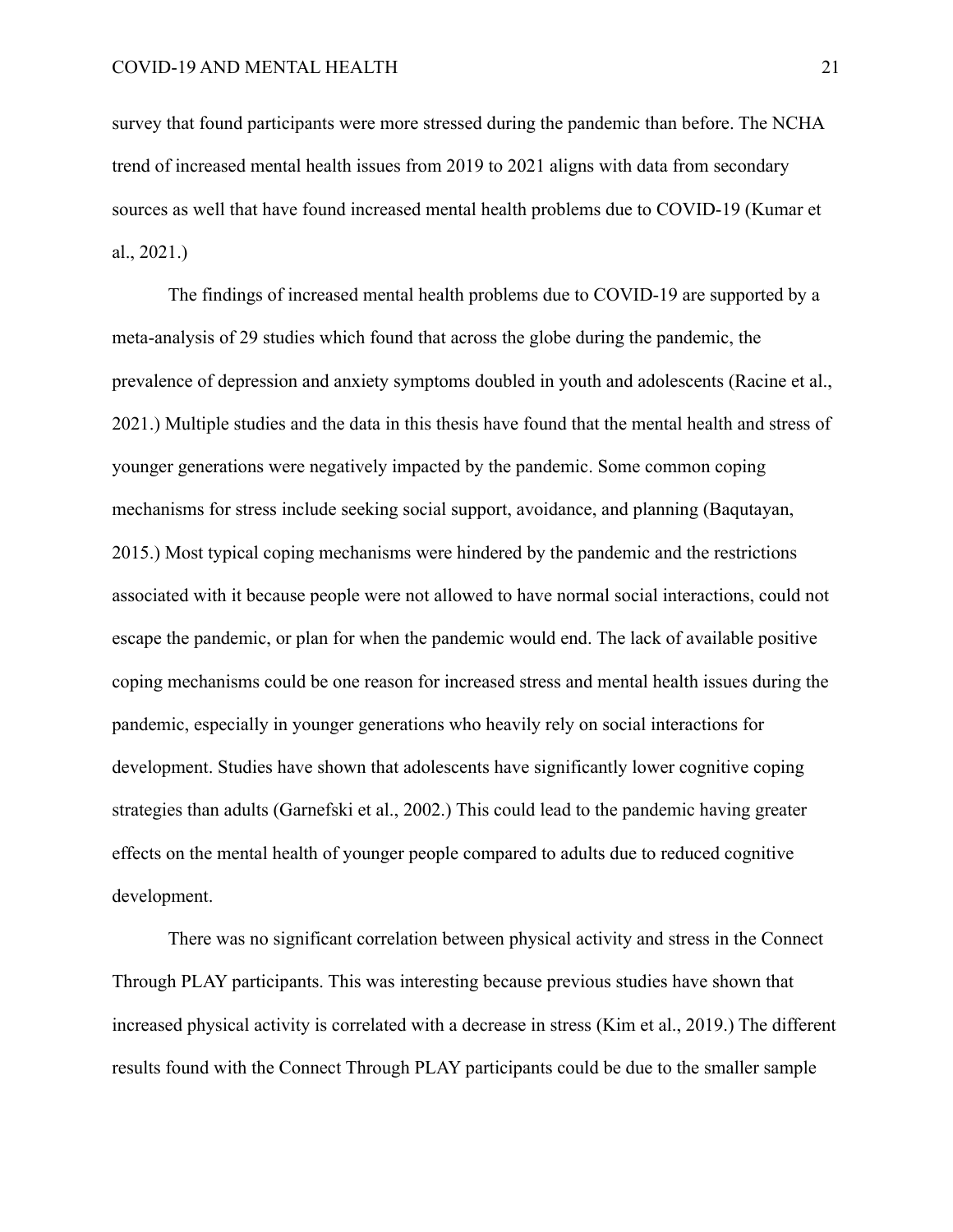size. There is a significant relationship between screen time and stress in participants of the Connect Through PLAY study. Students who spent more time on smartphones, computers, and consoles during the pandemic reported experiencing more stress during the pandemic. This is interesting because students were inadvertently required to have more screen time each day due to COVID-19 forcing online learning and limiting in-person interactions. People were forced to work, attend school, interact, and find leisure through virtual means which greatly increased screen time. Previous studies have found that increased screen time is associated with increased stress and that when combined with low physical activity there is an even greater increase in stress (Yinjian et al., 2020.)

The findings in the data from this thesis and secondary scholarly sources indicate that some ways to reduce stress and mental health issues in younger generations are increasing social interaction by returning to in-person school and work, reducing screen time, and increasing physical activity. Excessive screen time is associated with health risks including increased sedentary time, poor sleep, and exacerbation of mental health problems (Nagata et al., 2020.) Increasing physical activity has been shown to improve physical self-perception and self-esteem (Lubans et al., 2016.) Returning to the normal state before the pandemic should naturally reduce some stress by removing most pandemic-related stressors. In order to be better prepared for the psychological side effects of life altering events, it is imperative that government and academic institutions have better mental health infrastructure in place. Mental health problems must be destigmatized in order to increase mental health conversations and reduce feelings of isolation by those impacted. Greater resources for mental health and decreased stigma around the issue will reduce the negative psychological effects of life altering events.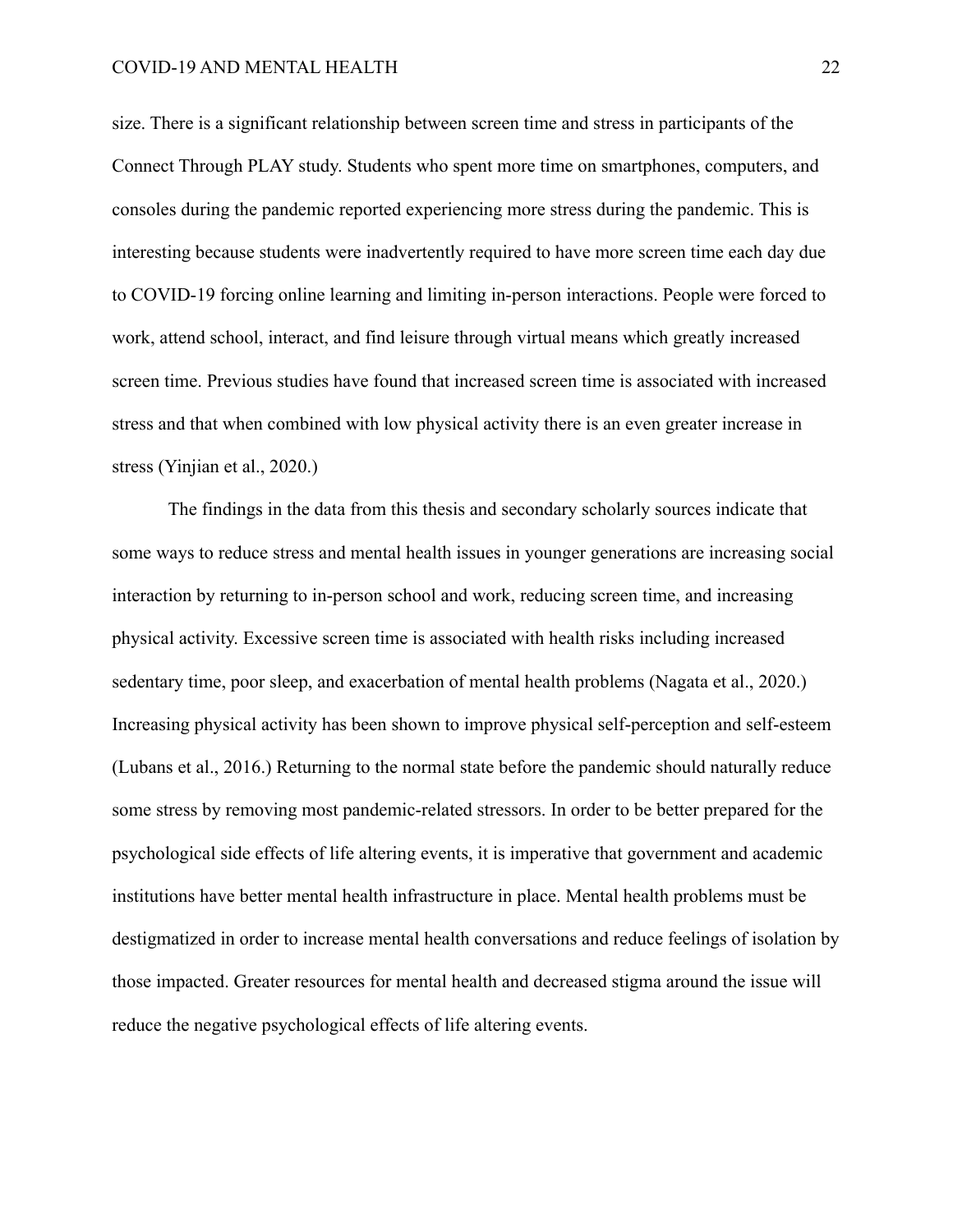I believe that living through a pandemic will prepare younger generations for future stressful events by giving them wisdom and a framework for how they internally and externally handle stressful times. People who utilized healthy coping mechanisms during the pandemic will have the best experiences to draw from when facing future stressors in life. Those that engaged in unhealthy coping mechanisms will not have good experiences from the pandemic to draw from which could lead them down a negative developmental course. Due to this, it is important that greater access to mental health resources is provided so that individuals who struggled during the pandemic do not get trapped in a downward spiral. Regardless if younger people had positive or negative experiences during the pandemic, it is possible to learn from their own experiences and those of others to be better equipped for future stressful events. I think the pandemic will create a greater sense of unity amongst all individuals because it is not often that the global population endures a life changing pandemic together. I hypothesize that this shared experience will create a common ground for conversations regarding stress and coping mechanisms thus increasing social interaction and destigmatizing mental health issues.

The main limitation of this research is that mental health issues induced by COVID-19 are still being assessed and further research needs to be done into how the pandemic has affected people. In future research, it will be useful to survey individuals to determine if the evaluation of their perceived level of stress during the pandemic changes over time as they gain more experiences. The evaluation of perceived stress during the pandemic may change as people experience other stressors. This information would be useful to determine how the perception of stress changes over time. Other useful future research includes how people feel the pandemic prepared them for stressful events later in life to assess if the life altering experience of living through a pandemic taught them how to cope with stress. This information could provide support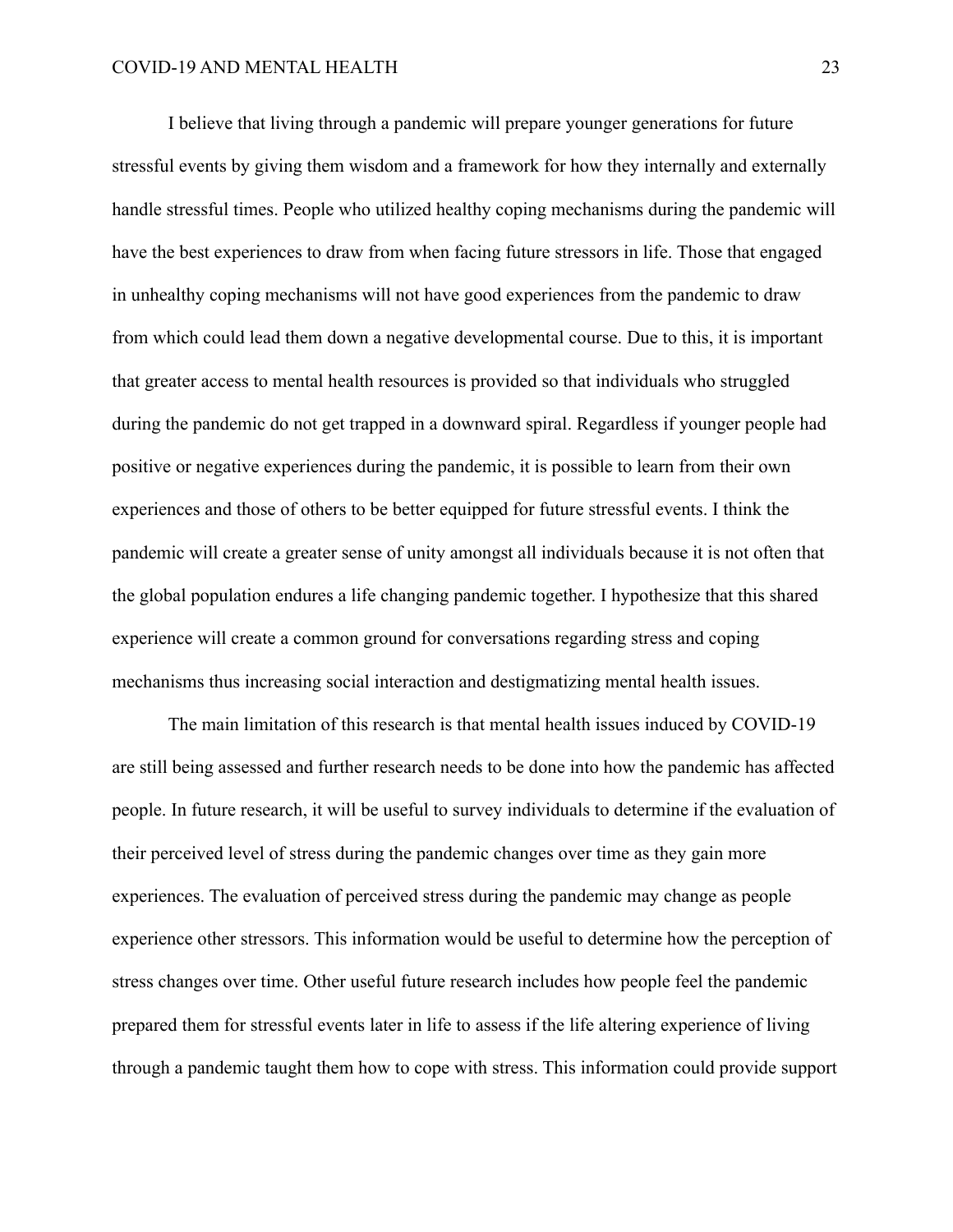## COVID-19 AND MENTAL HEALTH 24

for the value or consequences of experiencing stressful situations early in life. The pandemic may have caused people to mature faster and develop healthy or unhealthy coping mechanisms that they will utilize later in life. I hope more research is done on the pandemic and mental health to destigmatize mental health issues and increase support for greater mental health infrastructure.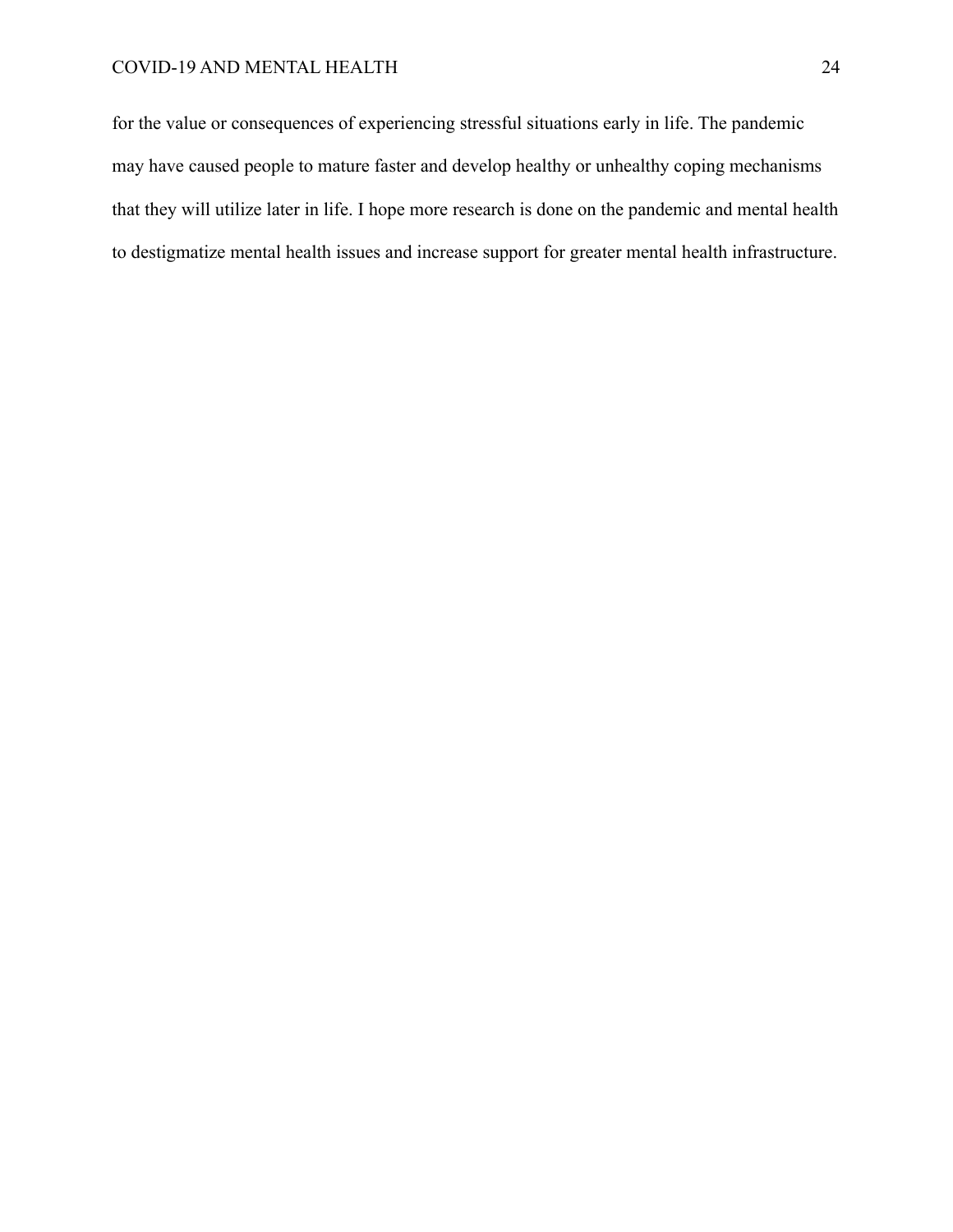# COVID-19 AND MENTAL HEALTH 25

| Factor       | Frequency        | Total Sample (%) |
|--------------|------------------|------------------|
| Gender       |                  |                  |
| Male         | 27               | 50.9             |
| Female       | 23               | 43.4             |
| Missing      | 3                | 5.7              |
| Total        | 53               | 100              |
| Race         |                  |                  |
| <b>Black</b> | 27               | 50.9             |
| White        | 25               | 47.2             |
| Asian        | $\boldsymbol{0}$ | $\theta$         |
| Other        | 1                | 1.9              |
| Total        | 53               | 100              |
| Ethnicity    |                  |                  |
| Hispanic     | 6                | 11.3             |
| Not Hispanic | 47               | 88.7             |
| Total        | 53               | 100              |

# **Table 1.** Demographics of Connect Through Play Survey Sample

| Table 2. Demographics of Spring 2021 National College Health Assessment Sample |
|--------------------------------------------------------------------------------|
|--------------------------------------------------------------------------------|

| Factor                            | Frequency | Total Sample (%) |
|-----------------------------------|-----------|------------------|
| Gender                            |           |                  |
| Male                              | 19,450    | 27.8             |
| Female                            | 46,952    | 67.0             |
| Transgender/gender non-conforming | 3,155     | 4.5              |
| Missing                           | 530       | 0.7              |
| Total                             | 70,087    | 100              |
| Race                              |           |                  |
| <b>Black</b>                      | 3,364     | 4.8              |
| White                             | 41,982    | 59.9             |
| Asian                             | 12,335    | 17.6             |
| Other                             | 12,406    | 17.7             |
| Total                             | 70,087    | 100              |
| Ethnicity                         |           |                  |
| Hispanic                          | 14,718    | 21.0             |
| Not Hispanic                      | 55,369    | 79.0             |
| Total                             | 70,087    | 100              |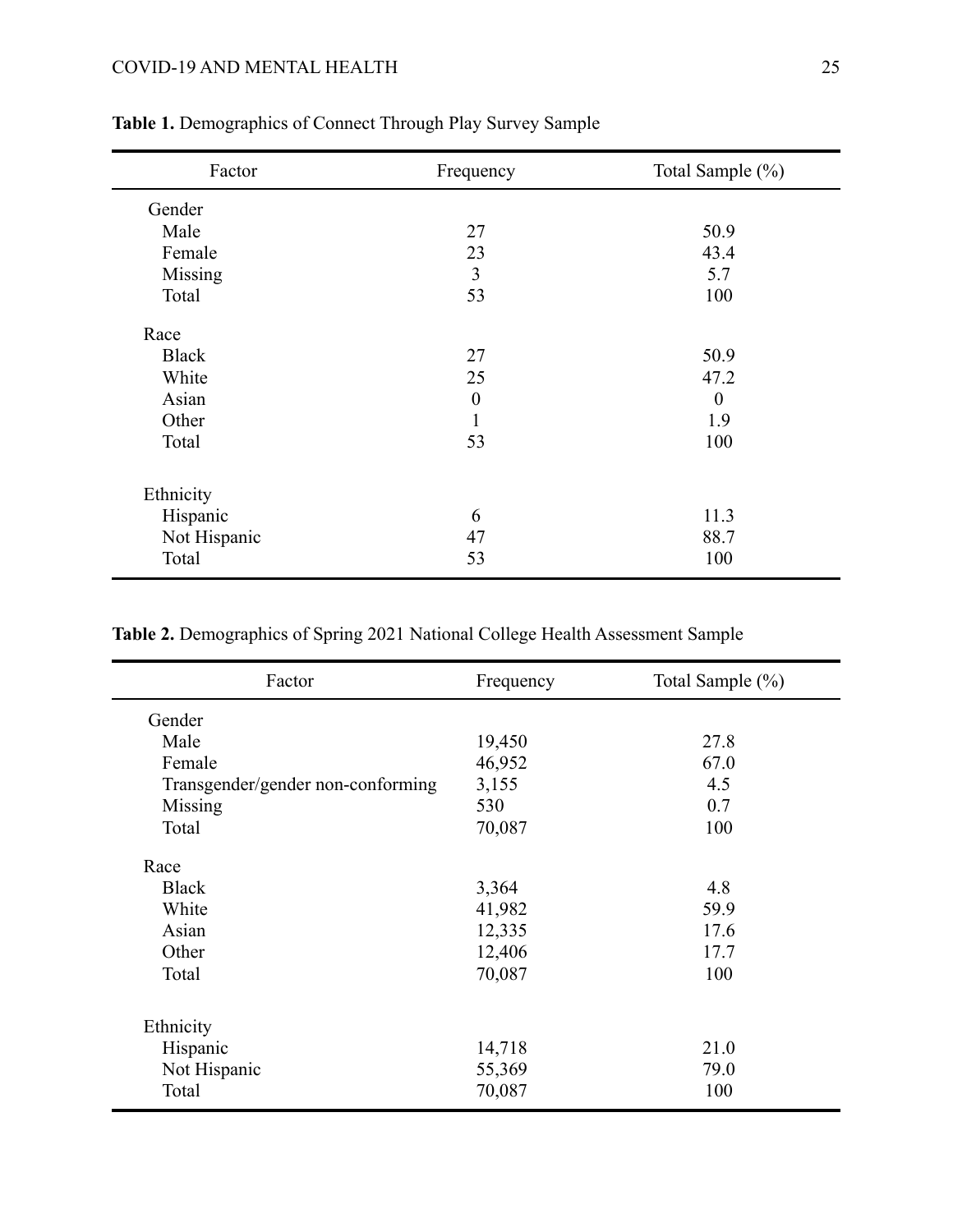#### **References**

- American College Health Association. (n.d.). Do you have a comprehensive picture of Your Students' Health? NCHA Home. https://www.acha.org/NCHA/Home/NCHA/NCHA\_Home.aspx?hkey=f8184410-19fa-4b a6-b791-43a79cef2de0
- Amsalem, D., Dixon, L. B., & Neria, Y. (2021). The coronavirus disease 2019 (COVID-19) outbreak and mental health: current risks and recommended actions. *JAMA psychiatry*, 78(1), 9-10. https://jamanetwork.com/journals/jamapsychiatry/fullarticle/2767724
- Baqutayan, S. M. S. (2015). Stress and Coping Mechanisms: A Historical Overview. *Mediterranean Journal of Social Sciences*, 6(2 S1), 479. Retrieved from https://www.richtmann.org/journal/index.php/mjss/article/view/5927
- Centers for Disease Control and Prevention. (2020, December 28). Young Adults' Wellbeing During COVID-19: Parental Resources |CDC. Centers for Disease Control and Prevention.

https://www.cdc.gov/coronavirus/2019-ncov/daily-life-coping/parental-resource-kit/youn g-adulthood.html.

- Centers for Disease Control and Prevention. (2021, January 22). Mental Health and Coping During COVID-19. Centers for Disease Control and Prevention. https://www.cdc.gov/coronavirus/2019-ncov/daily-life-coping/managing-stress-anxiety.ht ml.
- Copeland, W. E., McGinnis, E., Bai, Y., Adams, Z., Nardone, H., Devadanam, V., ... & Hudziak, J. J. (2021). Impact of COVID-19 Pandemic on College Student Mental Health and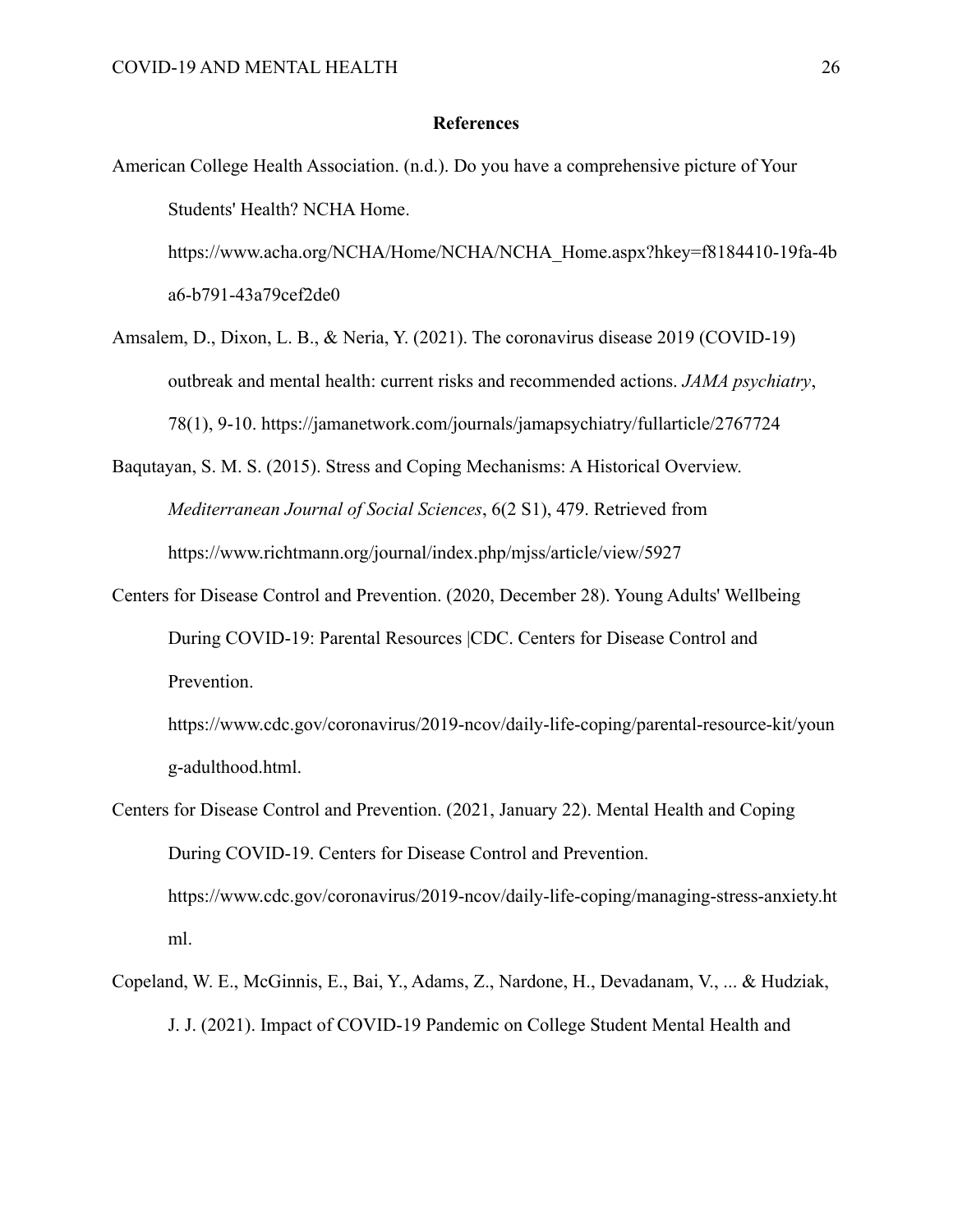Wellness. *Journal of the American Academy of Child & Adolescent Psychiatry*, 60(1), 134-141. https://pubmed.ncbi.nlm.nih.gov/33091568/

Cullen, W., Gulati, G., & Kelly, B. D. (2020). Mental health in the Covid-19 pandemic. *QJM: An International Journal of Medicine*, 113(5), 311-312. https://doi.org/10.1093/qjmed/hcaa110

Garnefski, N., Legerstee, J., Kraaij, V., van Den Kommer, T., & Teerds, J. A. N. (2002). Cognitive coping strategies and symptoms of depression and anxiety: A comparison between adolescents and adults. Journal of adolescence, 25(6), 603-611.

https://doi.org/10.1006/jado.2002.0507

- Kecojevic, A., Basch, C. H., Sullivan, M., & Davi, N. K. (2020). The impact of the COVID-19 epidemic on mental health of undergraduate students in New Jersey, cross-sectional study. *PloS one*, 15(9). https://doi.org/10.1371/journal.pone.0239696
- Kim, H. J., Oh, S. Y., Lee, D. W., Kwon, J., & Park, E.-C. (2019). The Effects of Intense Physical Activity on Stress in Adolescents: Findings from Korea Youth Risk Behavior Web-Based Survey (2019). *International Journal of Environmental Research and Public Health*, 16(10), 1870. MDPI AG. Retrieved from http://dx.doi.org/10.3390/ijerph16101870
- Kumar, A., & Nayar, K. R. (2021). COVID 19 and its mental health consequences. Journal of Mental Health, 30(1), 1-2. https://doi.org/10.1080/09638237.2020.1757052
- Lederer, A. M., Hoban, M. T., Lipson, S. K., Zhou, S., & Eisenberg, D. (2021). More Than Inconvenienced: The Unique Needs of U.S. College Students During the COVID-19 Pandemic. *Health Education & Behavior*, 48(1), 14–19. https://journals.sagepub.com/doi/full/10.1177/1090198120969372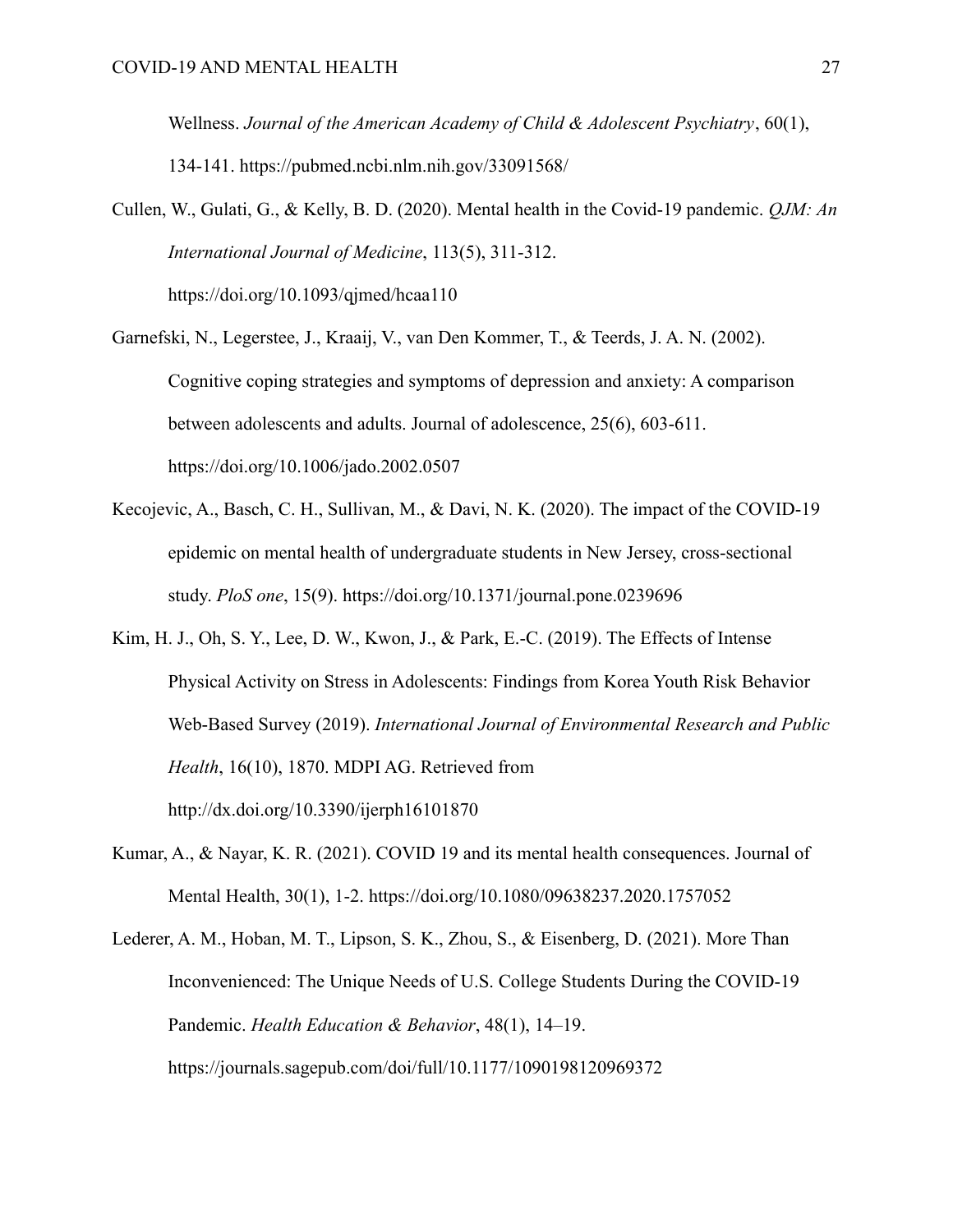- Lubans, D., Richards, J., Hillman, C., Faulkner, G., Beauchamp, M., Nilsson, M., Kelly, P., Smith, J., Raine, L., Biddle, S. (2016.) Physical Activity for Cognitive and Mental Health in Youth: A Systematic Review of Mechanisms. Pediatrics; 138 (3): https://doi.org/10.1542/peds.2016-1642
- Magson, N.R., Freeman, J.Y.A., Rapee, R.M. et al. Risk and Protective Factors for Prospective Changes in Adolescent Mental Health during the COVID-19 Pandemic. *J Youth Adolescence* 50, 44–57 (2021). https://doi.org/10.1007/s10964-020-01332-9
- Mayo Clinic Health System. (2021, September 7). *College Students and Depression*. Mayo Clinic Health System. Retrieved from

https://www.mayoclinichealthsystem.org/hometown-health/speaking-of-health/college-st udents-and-depression

- MentalHealth.gov. (n.d.). What Is Mental Health? What Is Mental Health? | MentalHealth.gov. (2020, May 28). https://www.mentalhealth.gov/basics/what-is-mental-health.
- Nagata, J. M., Magid, H. S. A., & Gabriel, K. P. (2020). Screen time for children and adolescents during the coronavirus disease 2019 pandemic. Obesity, 28(9), 1582-1583. https://pubmed.ncbi.nlm.nih.gov/32463530/
- Panchal, N., Kamal, R., Orgera, K., Cox, C., Garfield, R., Hamel, L., & Chidambaram, P. (2020). The implications of COVID-19 for mental health and substance use. *Kaiser Family Foundation.* https://abtcounseling.com/wp-content/uploads/2020/09/The-Implications-of-COVID-19-f

or-Mental-Health-and-Substance-Use-\_-KFF.pdf

Racine N, McArthur BA, Cooke JE, Eirich R, Zhu J, Madigan S. Global Prevalence of Depressive and Anxiety Symptoms in Children and Adolescents During COVID-19: A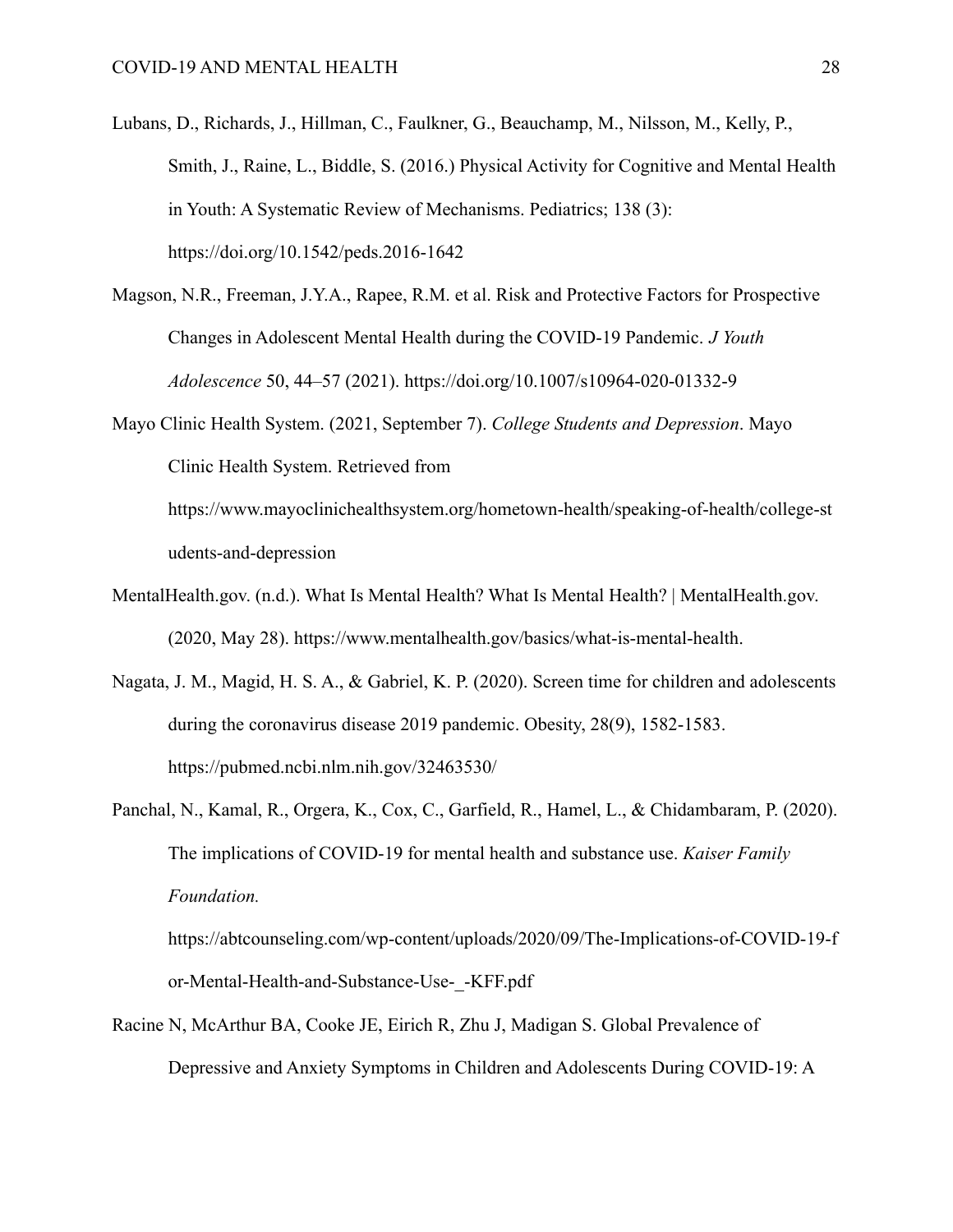Meta-analysis. *JAMA Pediatrics*. 2021;175(11):1142–1150.

https://jamanetwork.com/journals/jamapediatrics/fullarticle/2782796

- Son, C., Hegde, S., Smith, A., Wang, X., & Sasangohar, F. (2020). Effects of COVID-19 on college students' mental health in the United States: Interview survey study. *Journal of Medical Internet Research*, 22(9). https://www.jmir.org/2020/9/e21279/
- United States National Library of Medicine. (2018, November 6). Connect Through PLAY: A staff-based physical activity intervention for middle school youth (connect). https://clinicaltrials.gov/ct2/show/NCT03732144
- Wang, X., Hegde, S., Son, C., Keller, B., Smith, A., & Sasangohar, F. (2020). Investigating mental health of US college students during the COVID-19 pandemic: cross-sectional survey study. *Journal of Medical Internet research*, 22(9). https://www.jmir.org/2020/9/e22817/

World Health Organization. (2020a, October 5). COVID-19 disrupting mental health services in most countries, WHO survey. World Health Organization. https://www.who.int/news/item/05-10-2020-covid-19-disrupting-mental-health-services-i n-most-countries-who-survey#:~:text=Bereavement%2C%20isolation%2C%20loss,outco mes%20and%20even%20death.

World Health Organization. (2020b, October 13). Impact of COVID-19 on people's livelihoods, their health and our food systems. World Health Organization. https://www.who.int/news/item/13-10-2020-impact-of-covid-19-on-people's-livelihoods-t heir-health-and-our-food-systems.

Yinjian Ge, Shimeng Xin, Dechun Luan, Zhili Zou, Xue Bai, Mengting Liu, Qian Gao. (2020). Independent and combined associations between screen time and physical activity and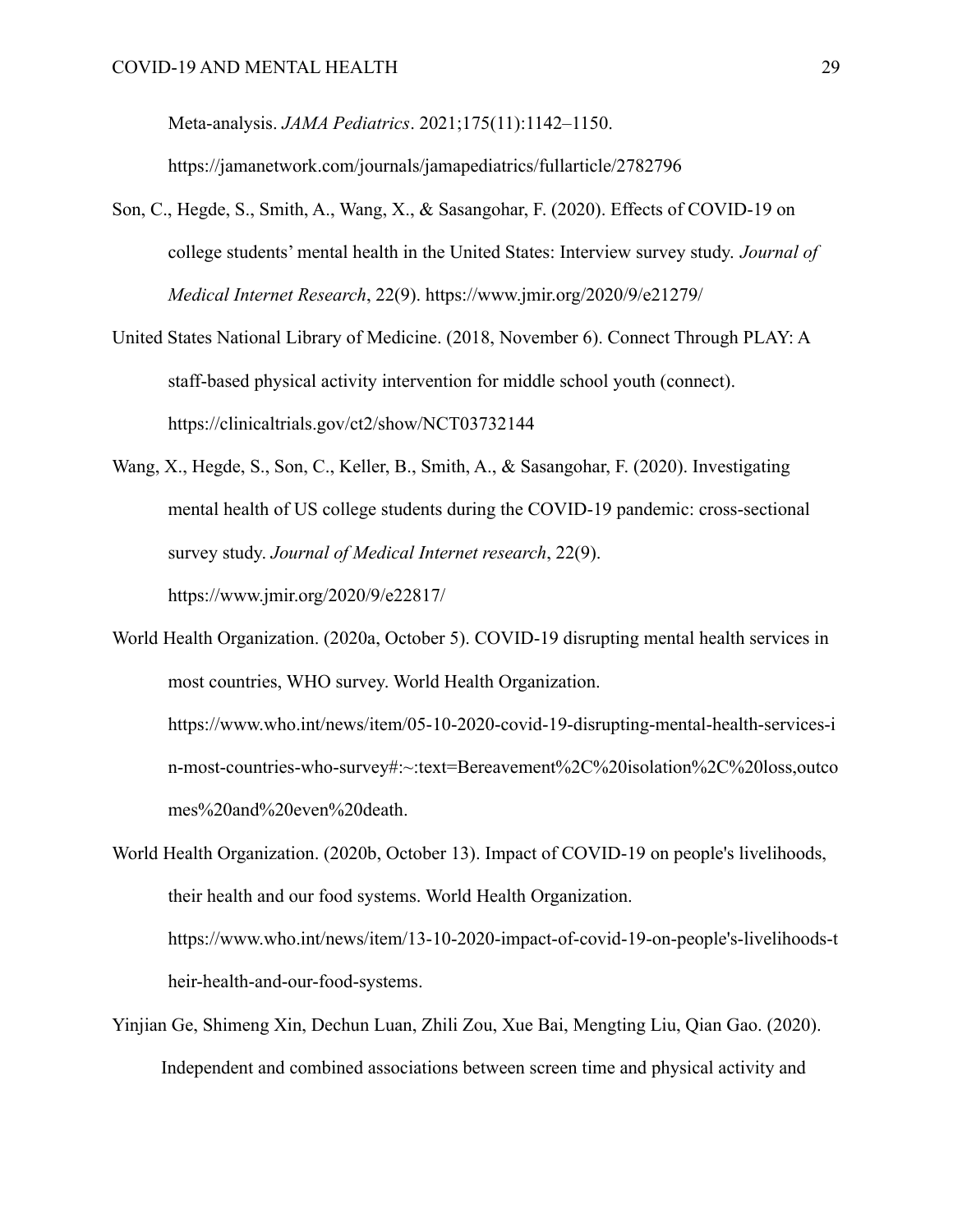perceived stress among college students, *Addictive Behaviors*, Volume 103, 2020, 106224, ISSN 0306-4603, https://doi.org/10.1016/j.addbeh.2019.106224.

Zhai, Y., & Du, X. (2020). Addressing collegiate mental health amid COVID-19 pandemic. *Psychiatry Research*, 288. https://www.ncbi.nlm.nih.gov/pmc/articles/PMC7162776/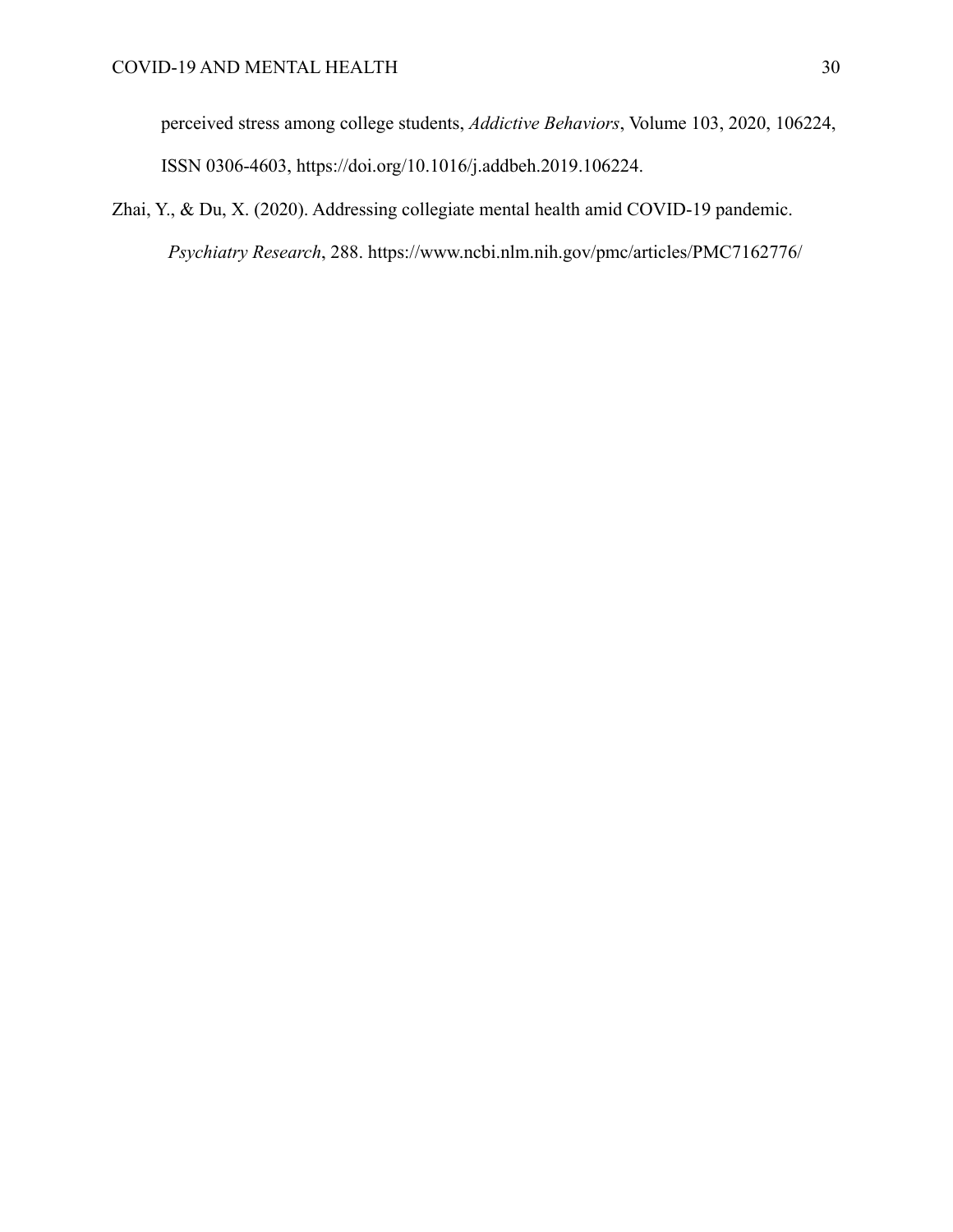## **Appendix A.** Connect Through Play Stress Questions

Q30 In the past month, how often have you felt nervous, worried or stressed?

- 1- none
- 2- rarely
- 3- a few times
- 4- often
- 5- very often

Q31 In the past month, how often have you been upset because of something that happened?

- 1- none
- 2- rarely
- 3- a few times
- 4- often
- 5- very often

Q32 in the past month, how often have you felt that you are not able to handle all the things that are worrying you?

- 1- none
- 2- rarely
- 3- a few times
- 4- often
- 5- very often

Q33 During the coronavirus pandemic, do you feel like you are experiencing more stress, less stress, or the same amount of stress as before?

- 1- much less stress
- 2- less stress
- 3- same amount of stress
- 4- more stress
- 5- much more stress

Q34 Please check off anything on the list below that has caused you to feel more stress during the coronavirus. You can pick up more than one. Please read all the answers or write your own.

- 1- missing friends, feeling lonely
- 2- worry about my health
- 3- worried about the health of others
- 4- stressed about schoolwork
- 5- worried about money or my parents' job
- 6- worried about food and other needs
- 7- nothing has caused me to feel more stress
- 8 something else (write your own)

## **Appendix B.** NCHA Mental Health and Well-being Scales/Questions

Kessler 6 (K6) Non-Specific Psychological Distress Score (Range is 0-24)

No or low psychological distress (0-4)

Moderate psychological distress (5-12)

Serious psychological distress (13-24)